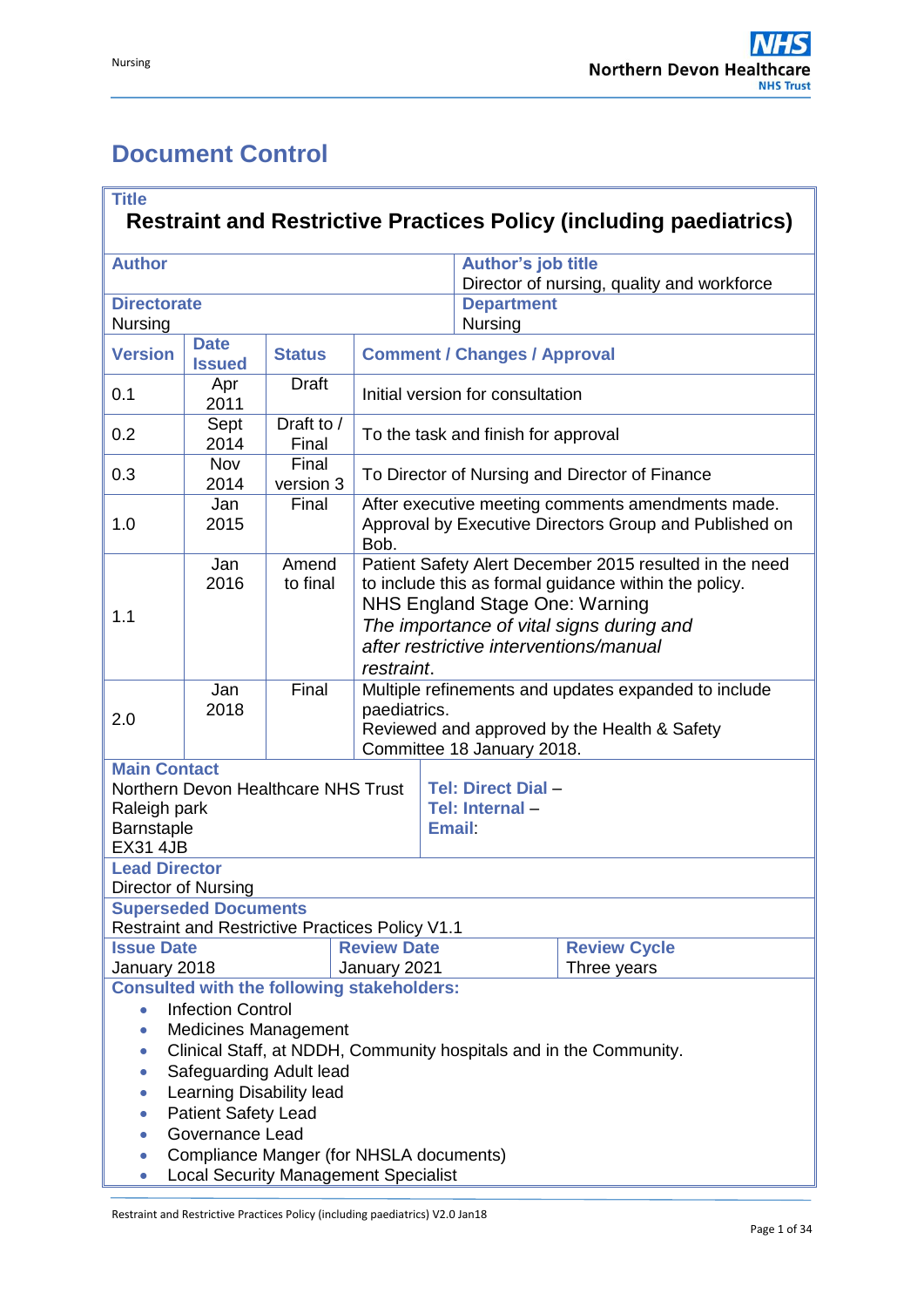| Learning and Development lead<br>$\bullet$                          |                                                                                                                                                |  |  |  |  |
|---------------------------------------------------------------------|------------------------------------------------------------------------------------------------------------------------------------------------|--|--|--|--|
| Director of Nursing,<br>$\bullet$                                   |                                                                                                                                                |  |  |  |  |
| <b>Director of Finance</b><br>$\bullet$                             |                                                                                                                                                |  |  |  |  |
| <b>Medicines Management</b><br>$\bullet$                            |                                                                                                                                                |  |  |  |  |
| <b>Consultant Anaesthetist</b><br>$\bullet$                         |                                                                                                                                                |  |  |  |  |
| Moving and handling specialist<br>$\bullet$                         |                                                                                                                                                |  |  |  |  |
| <b>Community Leads</b><br>$\bullet$                                 |                                                                                                                                                |  |  |  |  |
| <b>Clinical Site Manager</b><br>$\bullet$                           |                                                                                                                                                |  |  |  |  |
| Security Manager,<br>$\bullet$                                      |                                                                                                                                                |  |  |  |  |
| Rapid Response Team Leader<br>$\bullet$                             |                                                                                                                                                |  |  |  |  |
| Specialty Registrar,<br>$\bullet$                                   |                                                                                                                                                |  |  |  |  |
| <b>Resuscitation Manager</b><br>$\bullet$                           |                                                                                                                                                |  |  |  |  |
| Ward Sister Capener Ward,<br>$\bullet$                              |                                                                                                                                                |  |  |  |  |
| <b>Head of Therapies</b><br>$\bullet$                               |                                                                                                                                                |  |  |  |  |
| <b>Clinical Development Facilitator</b><br>$\bullet$                |                                                                                                                                                |  |  |  |  |
| Radiographer<br>$\bullet$                                           |                                                                                                                                                |  |  |  |  |
| Senior Sister ICU,<br>$\bullet$                                     |                                                                                                                                                |  |  |  |  |
| <b>Consultant Physician</b><br>$\bullet$                            |                                                                                                                                                |  |  |  |  |
| <b>Consultant Emergency Medicine,</b><br>$\bullet$                  |                                                                                                                                                |  |  |  |  |
| <b>Matron Community Hospital</b><br>$\bullet$                       |                                                                                                                                                |  |  |  |  |
| Named Nurse for Safeguarding Children and Young People<br>$\bullet$ |                                                                                                                                                |  |  |  |  |
| Health & Safety Manager<br>$\bullet$                                |                                                                                                                                                |  |  |  |  |
| <b>Approval and Review Process</b>                                  |                                                                                                                                                |  |  |  |  |
| <b>Clinical Governance Committee</b>                                |                                                                                                                                                |  |  |  |  |
| <b>Local Archive Reference</b>                                      |                                                                                                                                                |  |  |  |  |
| <b>G:\Policies and Procedures</b>                                   |                                                                                                                                                |  |  |  |  |
| <b>Local Path</b>                                                   |                                                                                                                                                |  |  |  |  |
| <b>Community Nursing/Restraint Policy</b>                           |                                                                                                                                                |  |  |  |  |
| <b>Filename</b>                                                     |                                                                                                                                                |  |  |  |  |
| Restraint and Restrictive Practice Policy V2.0 Oct2017              |                                                                                                                                                |  |  |  |  |
| website (Bob)                                                       | <b>Tags for Trust's internal website (Bob)</b><br><b>Policy categories for Trust's internal</b><br>Physical intervention, Physical, Restraint, |  |  |  |  |
| All staff<br>Restrictive, Practice                                  |                                                                                                                                                |  |  |  |  |
|                                                                     |                                                                                                                                                |  |  |  |  |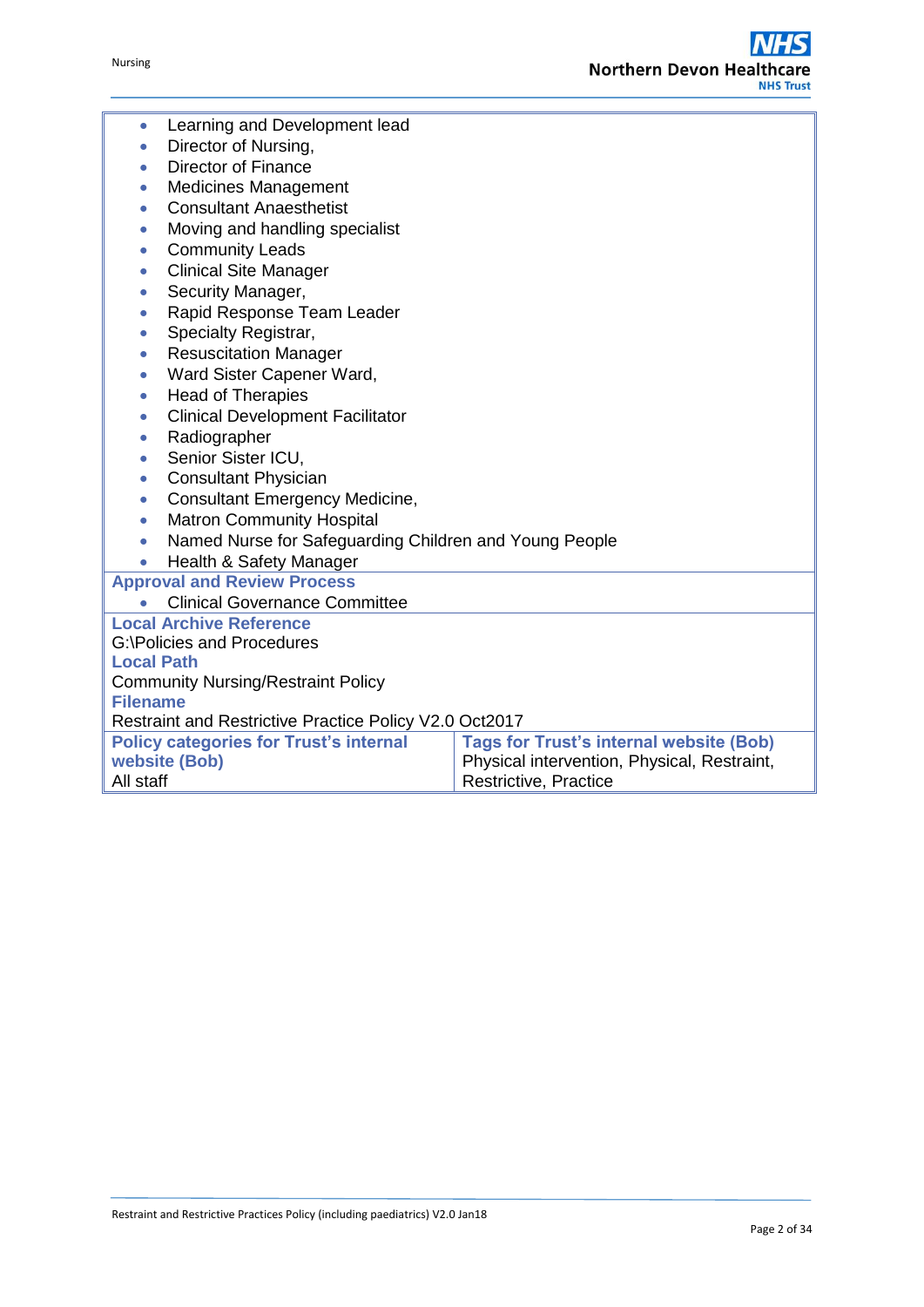# **Contents**

| 1. |  |  |  |
|----|--|--|--|
| 2. |  |  |  |
| з. |  |  |  |
| 4. |  |  |  |
| 5. |  |  |  |
| 6. |  |  |  |
| 7. |  |  |  |
| 8. |  |  |  |
| 9. |  |  |  |
|    |  |  |  |
|    |  |  |  |
|    |  |  |  |
|    |  |  |  |
|    |  |  |  |
|    |  |  |  |
|    |  |  |  |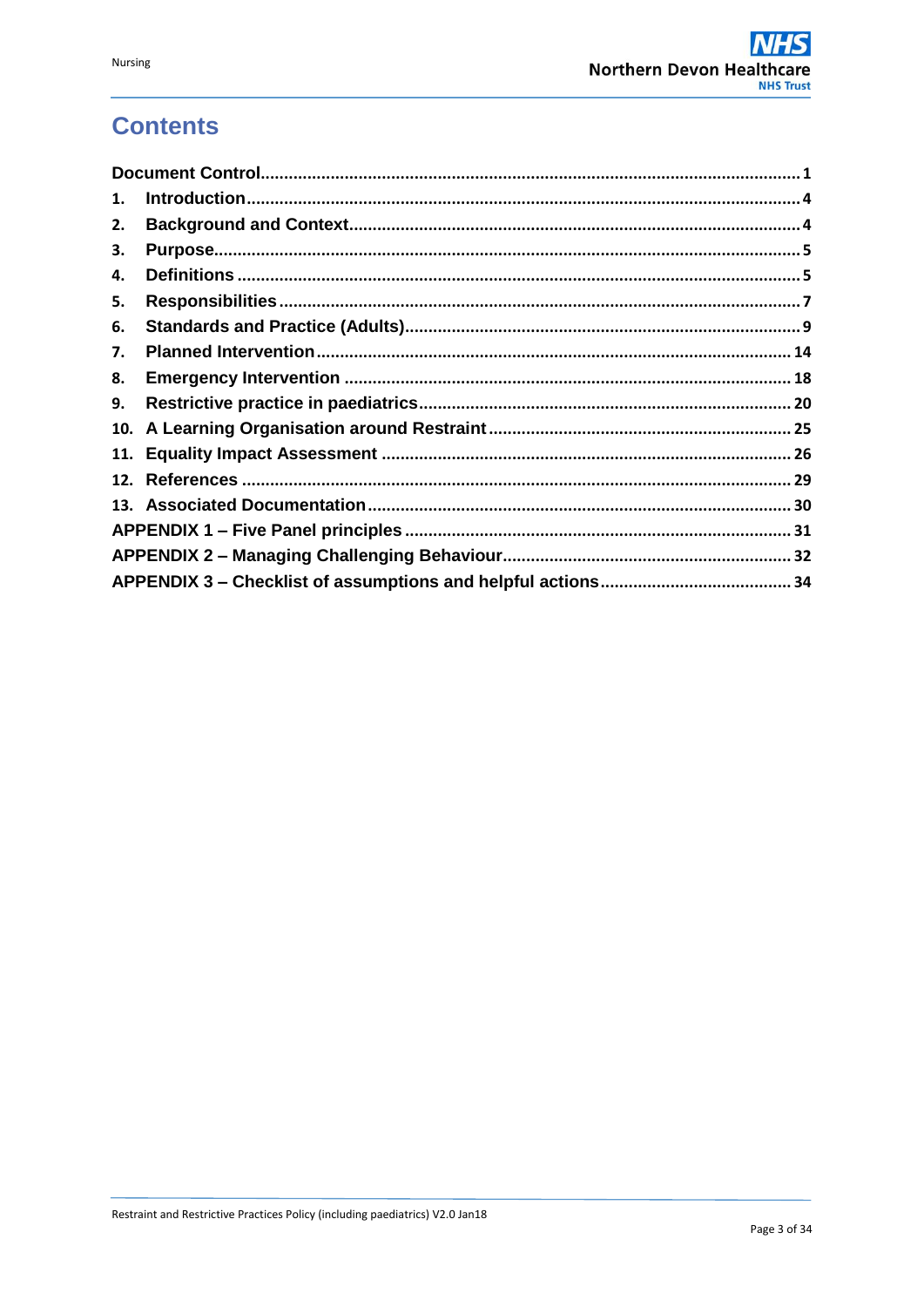# <span id="page-3-0"></span>**1. Introduction**

This document sets out Northern Devon Healthcare NHS Trust's system for restrictive practice use. It provides a robust framework to ensure a consistent approach across the whole organisation to safeguard and protect our patients, visitors and staff, and supports our statutory duties as set out in the NHS Constitution.

Restrictive practice may involve the physical containment of a patient by care staff or security, with or without the use of mechanical aids. It may include the use of equipment (for example door locks) to ensure that the patient cannot move out of a prescribed area.

More subtle forms of restrictive practices may also be used, for example removing a walking aid from the patients reach, not supporting an immobile patient if they wish to move or leave the use of electronic devices to alert staff to the movement of a patient, and chemical restraint.

While the emphasis should be on pre-emptive action, wherever possible, in order to prevent the need to restrain, there are some occasions in which the risks to the service user, or others, of inaction may outweigh those of taking action.

This version supersedes any previous versions of this document.

# <span id="page-3-1"></span>**2. Background and Context**

Restraint should only be used as a last resort and only when alternative methods of therapeutic behaviour management have failed. Its use should be proportional to the risk of the situation. The method used should be the least restrictive and be effective and safe.

Across the health and social care arena people who present with Behaviour that challenge are at a higher risk of being subjected to restrictive interventions.

Many restrictive interventions place people who use the services, and to a lesser degree staff and those who provide support, at the risk of physical and/or emotional harm (DOH 2014). It is therefore in everyone's best interests to minimise the use of restraint and restrictive practices to a minimum and when they are required use them sensitively and with skill, for the minimal amount of time. They become the last resort.

The government's positive and safe programme has this overarching aim and the Trusts clinically related Challenging behaviour strategy provides the framework for the delivery of safe and effective care (2014).

This policy sets out the best practice guidance for all staff working across Northern Devon Healthcare NHS Trust.

This policy applies to patients who require restrictive practice while receiving treatment; this would include those patients lacking the mental capacity to make specific decisions about their own health and personal safety needs.

Restraint and Restrictive Practices Policy (including paediatrics) V2.0 Jan18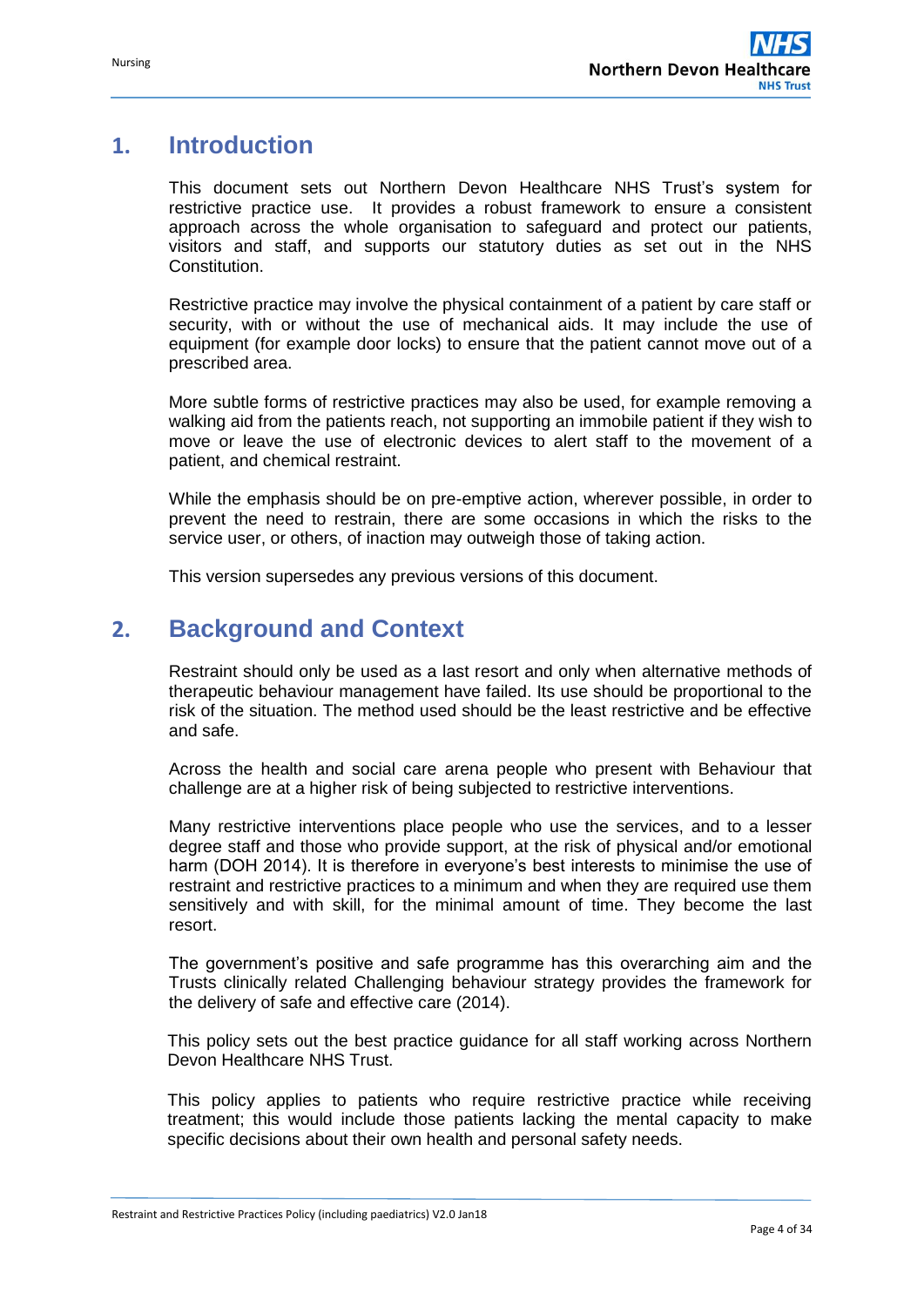# <span id="page-4-0"></span>**3. Purpose**

The purpose of this document is to describe good practice related to minimising restraint and restrictive practice, for both planned and emergency interventions, ensuring that were used, it is appropriate and complies with relevant legislation.

Implementation of this policy will ensure that:

- Restraint is well defined and understood. Always treated with the seriousness it requires and is well planned and followed up.
- Care and treatment offered is lawful, legitimate, proportionate, and the least restrictive reasonable option available.
- These issues are applied in line with the principles of the Dignity and [Privacy Policy,](http://ndht.ndevon.swest.nhs.uk/dignity-privacy-policy/) and the broader principles of dignity, equality, respect, fairness and autonomy.
- People understand what is required of them both within and outside of clinical areas and therefore is applicable to all staff who are patient facing, and those who oversee security of the site and people. Publications from the department of health, clarify the desire for a positive and proactive approach to minimising restrictive practices. Therefore the policy covers this as well as what to do when Restraint is required.
- The policy also clarifies how the workforce will be prepared, through Training and Education to acquire the right skills and competencies to deliver preventative strategies and restraint in the kindest and most helpful way for all concerned
- The Trust's policy is to minimise the use of restraint and restrictive practice to ensure that staff actions and behaviours prior to the use of restraint de-escalate situations and reduce the need for its use. The Trusts challenging behaviour strategy outlines the framework for this.

This policy is designed to define restrictive practice and to allow the practitioner to ensure that the care or treatment that they are offering is lawful, necessary, proportionate, and the least restrictive option reasonably available. These issues should be applied in conjunction with principles of dignity, equality, respect, fairness and autonomy.

# <span id="page-4-1"></span>**4. Definitions**

#### **4.1. Restrictive practice**

"Making someone do something they don't want to do or stopping doing something they want to do" (A positive & proactive workforce, Skills for Care. April 2014)

#### **4.2. Restrictive Interventions**

"Deliberate acts on the part of other person(s) that restrict an individual's movement, liberty and/or freedom to act independently in order to:

- Take immediate control of a dangerous situation where there is a real possibility of harm to the person or others if no action is undertaken; and
- End or reduce significantly the danger to the person or others; and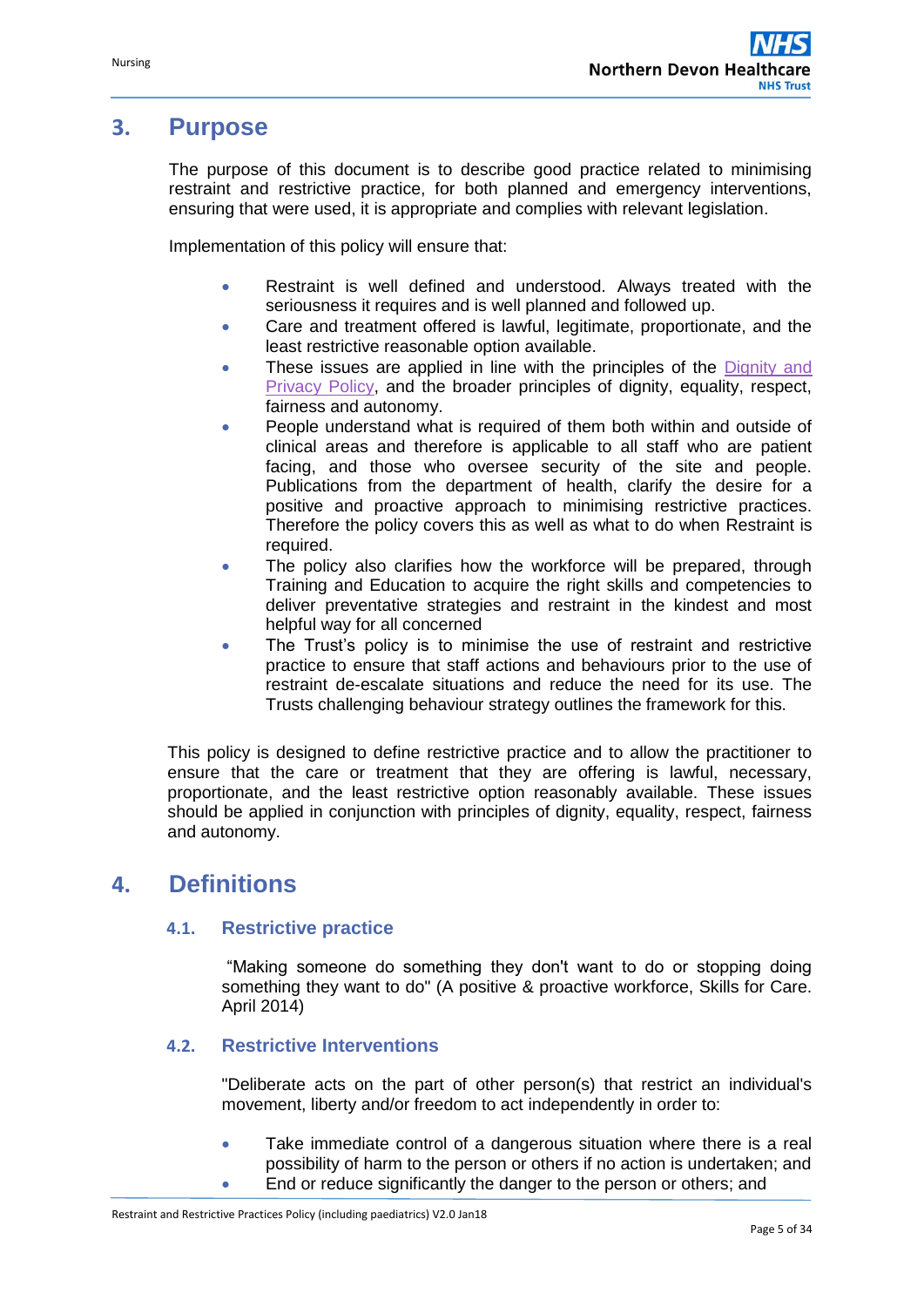Contain or limit the person's freedom for no longer is necessary"

(Positive & Proactive Care: reducing the need for restrictive interventions. DoH. April 2014)

## **4.3. Physical Restraint**

"Any direct physical contact where the intervener's intention is to prevent, restrict, or subdue movement of the body, or part of the body of another person"

(Positive & Proactive Care: reducing the need for restrictive interventions. DoH. April 2014)

The use of Physical restraint must be reported on the DATIX incident reporting system when there is: direct physical contact, with or without resistance, where the intention is to prevent, restrict or subdue movement of the body, or part of the body of another person, by two or more staff.

The Mental Capacity Act (2005) Section 6(4) of the Act states that someone is using restraint if they: use force - or threaten to use force - to make someone do something that they are resisting, or restrict a person's freedom of movement, whether they are resisting or not.

It adds restraint is only permitted if the person using it reasonably believes it is necessary to prevent harm to the person who lacks capacity and if the restraint used is a proportionate response to the likelihood and seriousness of the harm.

#### **4.4. Challenging behaviour**

Any non-verbal, verbal or physical behaviour exhibited by a person which makes it difficult to deliver good care safely.

#### **4.5. Mental Capacity**

Lack of capacity means the inability of a person to make a specific decision (**including consenting to a particular act of healthcare or treatment**) at the time the decision has to be made.

#### **4.6. Deprivation of Liberty**

Following a Supreme Court Judgment in March 2014 it is now clear that if a person lacking capacity to consent to their care/treatment arrangements is subject **both to continuous supervision and control and not free to leave**, they are deprived of their liberty.

## **4.7. Pharmacological or Chemical Restraint**

Pharmacological or chemical restraint is defined as…. "A medication used as a restraint to control behaviour or to restrict the patients freedom of movement and is not standard treatment for the patients' medical or psychological condition"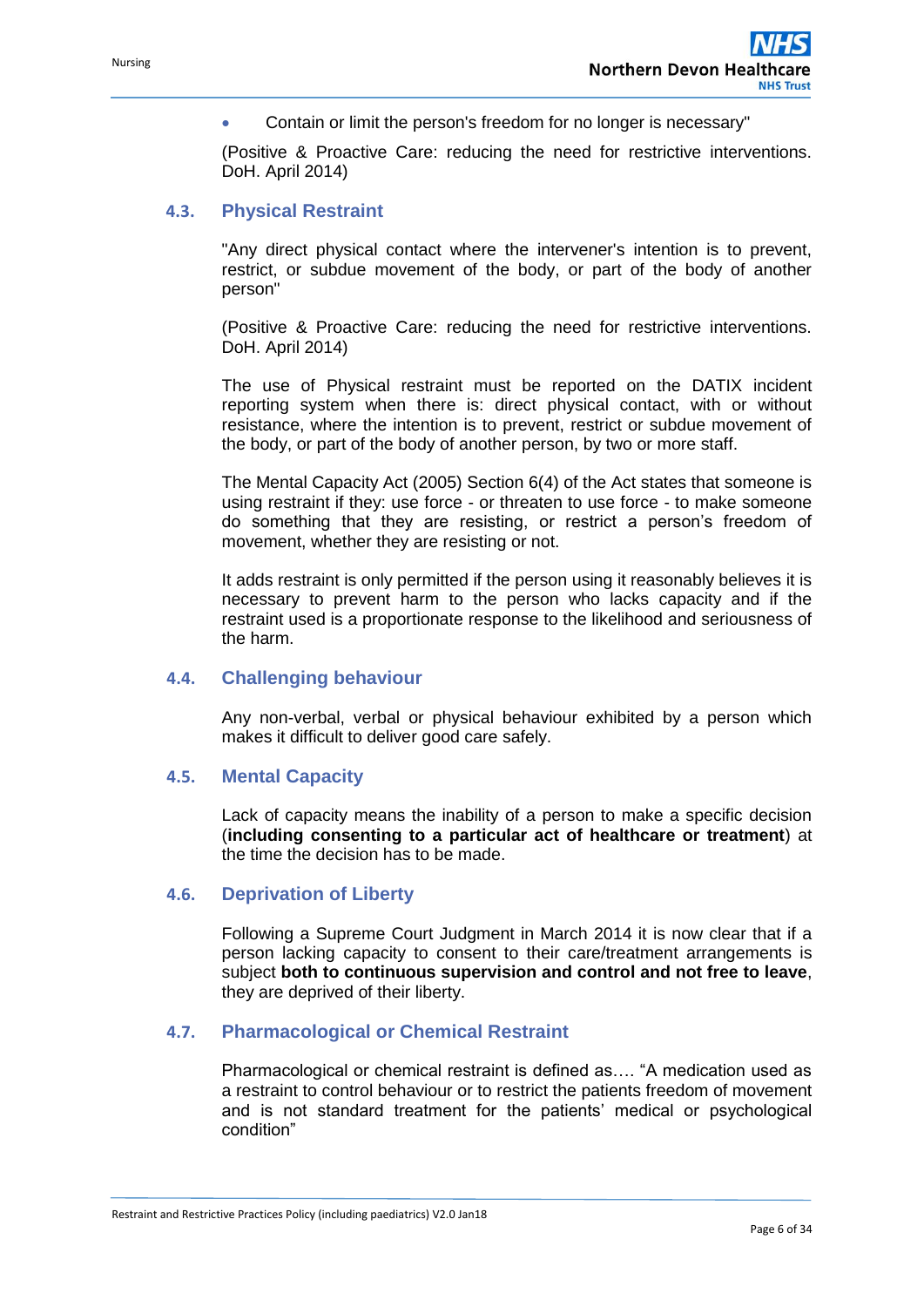## **4.8. Rapid Tranquilisation**

Rapid tranquilisation is defined by the NICE (DH 2005) as "the use of medication to control severe mental and behavioural disturbance, including aggression associated with the mental illness of schizophrenia, mania and other psychiatric conditions. It is used when other less coercive techniques of calming a service user, such as verbal de-escalation or intensive nursing techniques, have failed. It usually involves the administration of medication over a time-limited period of 30-60 minutes, in order to produce a state of calm/light sedation".

## **Rapid Tranquilisation in children**

A decision to initiate rapid tranquilisation in children should only be made by a consultant paediatrician.

# <span id="page-6-0"></span>**5. Responsibilities**

## **5.1. Role of Trust Board**

In addition the positive and proactive Care DOH document (2014) suggests the following leadership, assurance and accountability actions.

- A board level, or equivalent, lead must be identified for increasing the use of recovery-based approaches including, where appropriate, positive behavioural support planning, and reducing restrictive interventions.
- Boards must maintain and be accountable for overarching restrictive intervention reduction programmes.
- Executive boards (or equivalent) must approve the increased behavioural support planning and restrictive intervention reduction to be taught to their staff. Governance structures and transparent polices around the use of restrictive interventions must be established by provider organisations.
- Providers must have clear local policy requirements and ensure these are available and accessible to users of services and carers.
- Providers must report on the use of restrictive interventions to service commissioners, who will monitor and act in the event of concerns.
- Boards must receive and develop actions plans in response to an annual audit of behaviour support plans.
- Post-incident reviews and debriefs must be planned so that lessons are learned when incidents occur where restrictive interventions have had to be used.
- Ensuring that the policy is implemented with the appropriate training and monitors are in place for adherence to it ensuring the on-going safe guarding of patients within the Trust's services and the safety of the Trust's staff.
- Assuring itself and its non-executives that the policy is embedded in practice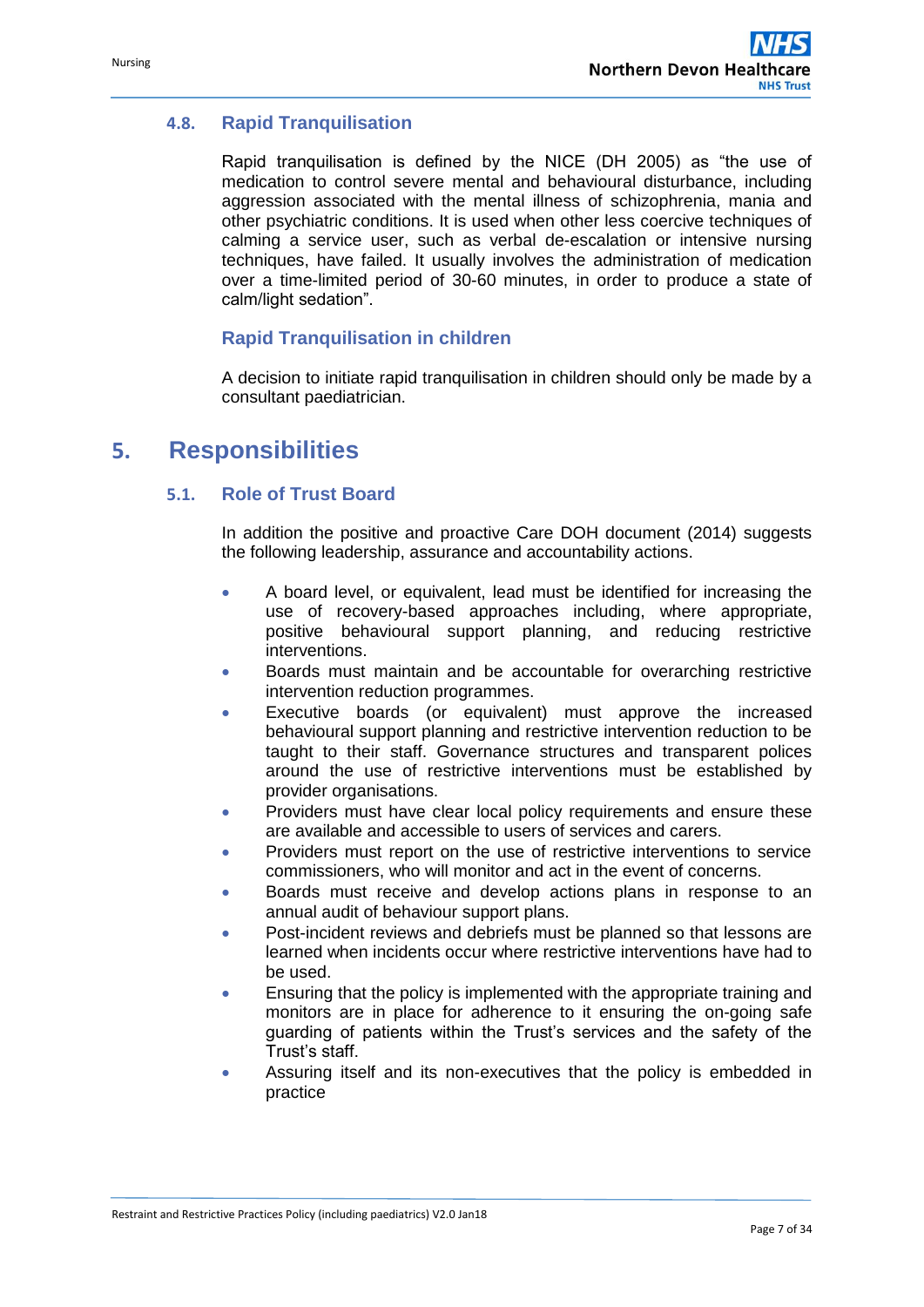## **5.3. Role of Director of Nursing**

The Director of Nursing is responsible for:

- Acting as a lead in the implementation of the policy and the safeguarding of the patients in the care of Northern Devon Healthcare NHS Trusts Care
- Ensuring that the appropriate training and monitoring is in place for adherence to this policy

## **5.4. Role of the Operational Leads**

The Operational Leads are responsible for:

- Acting as a lead in the implementation of the policy and the safeguarding of the patients in the care of Northern Devon Healthcare NHS Trusts Care, in their area of responsibility
- Ensuring that the appropriate training and monitoring is in place for adherence to the policy ensuring the on-going safe guarding of patients within NDDH Trusts services and the safety of the Trusts staff
- Reporting through the Trust incident reporting system and acting on incidents which involve restraint to add to the organisations learning and monitor the level of incidents and the learning for their teams.

## **5.5. Role of all staff**

All Staff are responsible for:

- Working to the policy to safeguard patients in the care of the Trust
- All staff must co-operate with the Trust on matters relating to the use of restraint: ensuring they attend appropriate training as outlined in the training matrix available on the Trust's intranet and have read the policy to ensure the on-going safe guarding of patient's within Northern Devon Healthcare NHS Trust's services and the safety of themselves and their colleagues
- Reporting through the incident reporting system and acting on incidents which involve restraint to add to the organisations learning and monitor the level of incidents and the learning for their teams from them
- Working jointly with Social Services colleagues to consider Devon County Council polices and input of DCC DOLs team, this is particular to the clusters and community services, but may be relevant in other settings
- All staff should take reasonable care of themselves and consider their actions and omissions and how that might affect their safety and that of others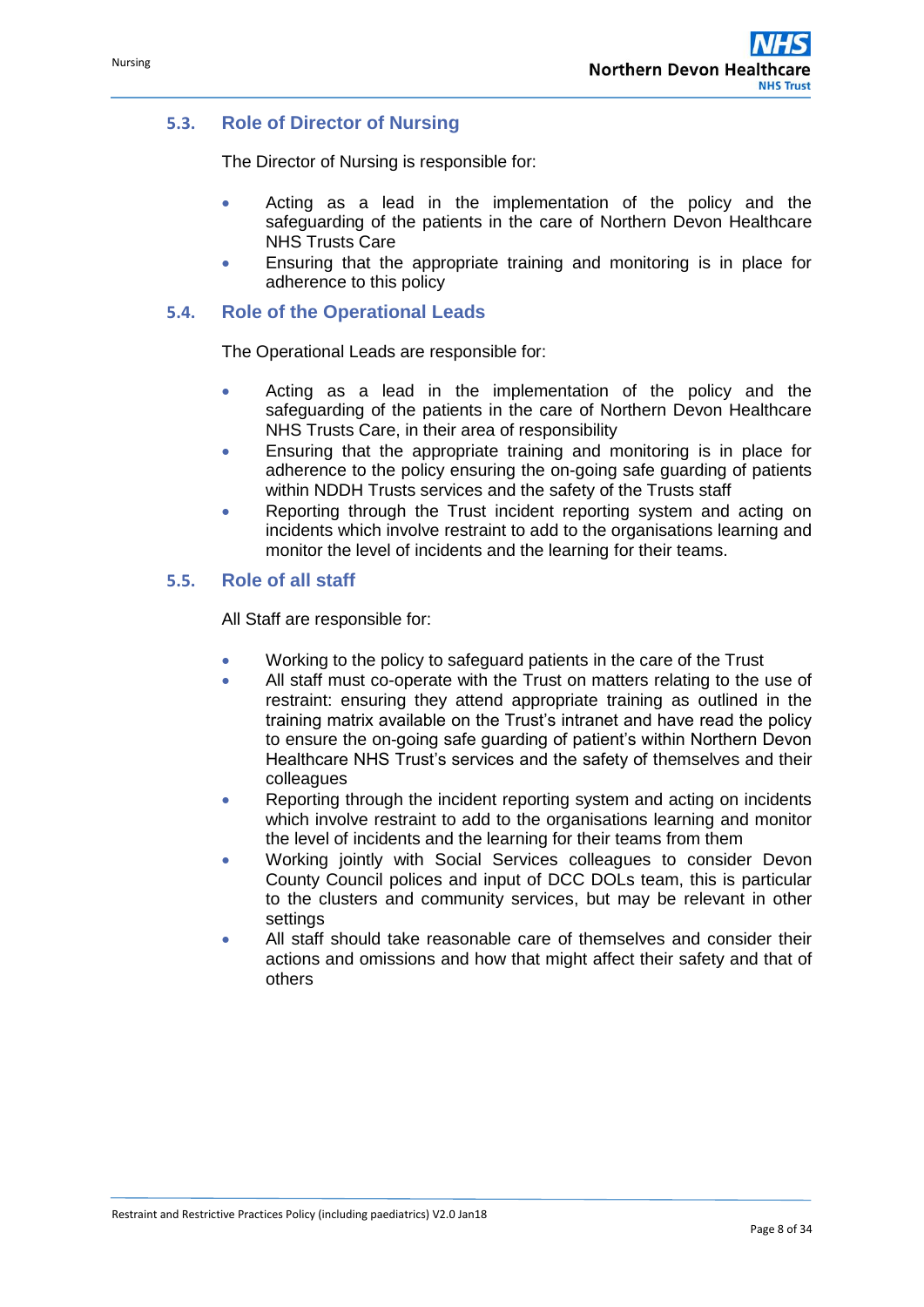## **5.7. Duty of care, all staff**

All health care staff have a **duty of care** for the patients in their care. This means acting in their "best interests". In relation to a patient who is at immediate risk of harm, restraint may be part of the duty of care. Legally there are no precise details as to what comes within one's duty of care.

Four main ethical principles should also be respected where possible when considering your duty of care, although it must be acknowledged that these principles may be in conflict with one another. You should always:

- Intend to do the patient good (beneficence)
- Intend to do the patient no harm (non-maleficence)
- Treat all clients fairly and equally (justice)
- Aid and respect the patient's right of self-determination (autonomy)

The concept of "duty of care" has its origins in **common law** and is the decision of judges in individual cases which is different from the law that is set out in various Acts of Parliament, such as the Mental Health Act (Statute Law or Legislation). Common law changes over time according to the decisions of judges in various cases (Dimond1995) and is often referred to as case law

A Human Rights approach can be achieved by applying the PANEL principles; the table shows the five Panel principles (**See Appendix 1**). When thinking about care and support of people who present with behaviour that challenges the service.

#### **5.8. The importance of vital signs during and after restrictive interventions / manual restraint**

In the [NHS England Alert \(Dec 2015\)](https://www.england.nhs.uk/2015/12/psa-vital-signs-restrictive-interventions/) the need to Identify if vital signs during and after restraint are undertaken appropriately in our organisation, is explicit.

The alert refers to restraint (used as a last resort) in terms of restrictive interventions, seclusion, rapid tranquillisation or manual restraint.

When undertaking restraint or restrictive interventions please ensure vital signs are reliably recorded and acted on during and after restraint (see section 7.4 concerning the frequency of observations).

When restraint occurs and is recorded through DATIX (as per policy) please include feedback on the following

(a) If vital signs were recorded and did they require acting upon?

(b) If vital signs were not recorded why was this case? And how else was the safety of the patient maintained.

# <span id="page-8-0"></span>**6. Standards and Practice (Adults)**

**6.1.** Restrictive Practice Flow Chart (Adults)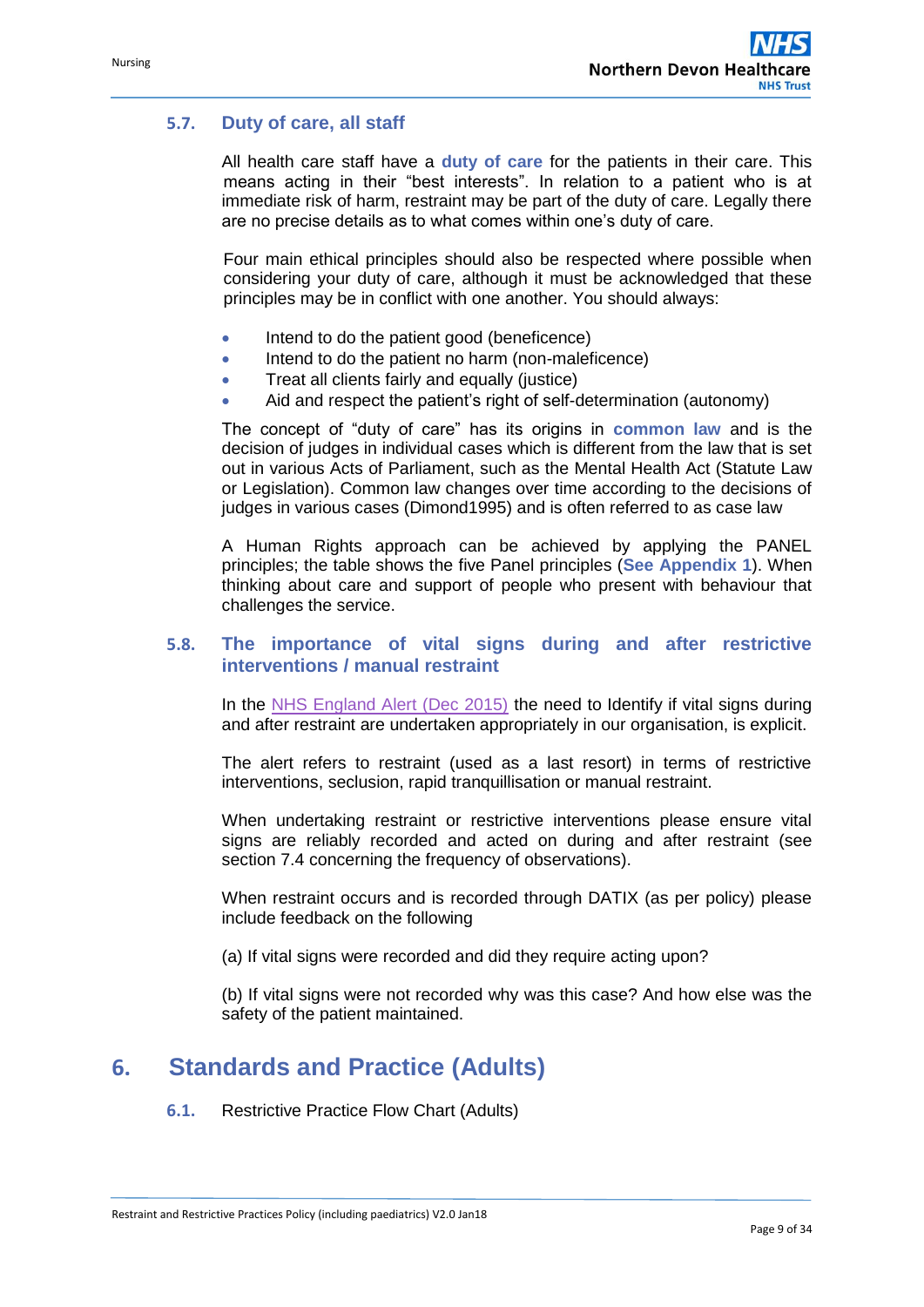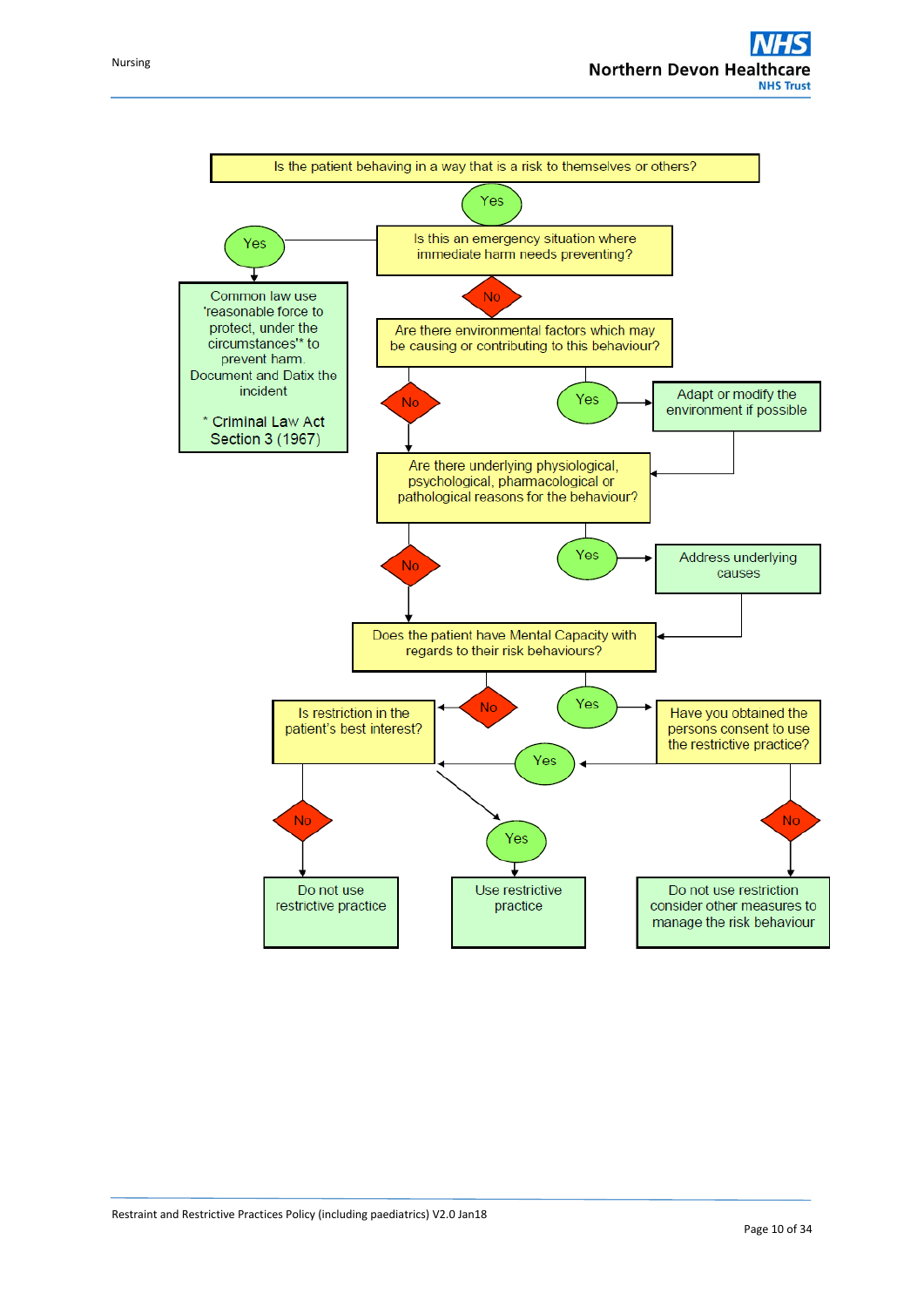## **6.3. Types of Restrictions**

Restrictive practice is not confined to physical restraint; it also refers to actions or inactions that contravene a person's rights. Listed below are some restrictive categories. It must be remembered that to apply any of these to an individual there must have a lawful and legitimate right and reason to do so. The following list is not exhaustive.

#### **6.3.1. Mechanical restraint**

A device used on a person to restrict free movement such as placing a person in a chair which they are unable to get up from.

#### **6.3.2. Environmental restriction**

The design of the environment to limit people's ability to move as they might wish, such as locking doors or sections of a building, using electronic key pads with numbers to open doors, complicated locking mechanisms and door handles.

#### **6.3.3. Chemical restraint**

The use of drugs and prescriptions to modify a person's behaviour. Medication that is prescribed to be taken 'as and when required' can be used as a form of restraint unless applied responsibly. For more information please refer to: Guideline for 'Guidelines for Rapid Tranquillisation'

#### **6.3.4. Forced care**

Actions to coerce a person into acting against their will, for example having to be restrained in order to comply with the instruction or request.

#### **6.3.5. Cultural restriction**

Preventing a person from the behaviours and beliefs characteristic of a particular social, religious or ethnic group.

#### **6.3.6. Decision making**

Making a decision on the person's behalf or not accepting or acting on a decision the person has made.

#### **6.3.7. Contact with community**

Preventing the person from participating in community activities, including work, education, sports groups, community events or from spending time in the community such as parks, leisure centres, shopping centres

#### **6.3.8. Contact with family and friends**

Preventing or limiting contact with the person's friends and family, for example not allowing the person to receive visitors, make phones calls or not allowing contact with a specific friend or family member.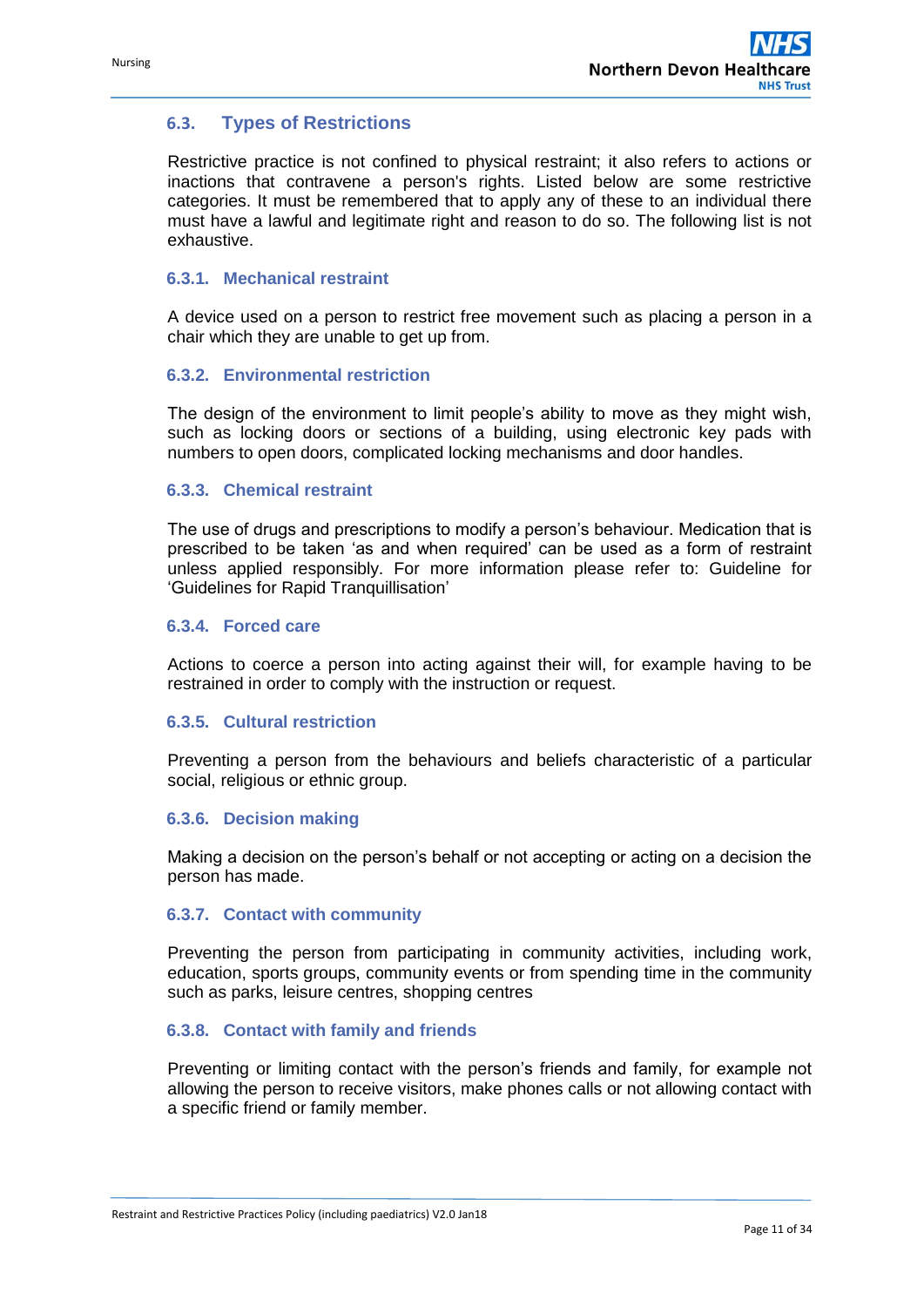#### **6.5. Unacceptable Methods of Restriction**

The following methods of restriction are unacceptable, however if the patient requests or is consenting to any of the following it may be considered and applied as appropriate. This must be clearly documented. Inappropriate use of restrictions may be viewed as abuse and a safeguarding concern. The following list is not exhaustive.

#### **6.5.1. Inappropriate bed height**

This is an unacceptable form of restraint, one reason being that it increases the risk of injury resulting from a fall out of bed.

#### **6.5.2. Inappropriate use of wheelchair safety straps**

The safety straps on wheelchairs should always be used, when provided for the safety of the user. However patients should only be seated in a wheelchair when this type of seating is required, not as a means of restraint.

#### **6.5.3. Using low chairs for seating**

Low chairs should only be used when their height is appropriate for the user. Again they should not be used with the intention of restraining a person. Low chairs also pose risks to staff in relation to manual handling.

#### **6.5.4. Chairs whose construction immobilises patients**

Reclining chairs, bucket seats. Reclining chairs should be used for the comfort of the user and not as a method of restraint.

#### **6.5.5. Locked doors**

On the occasion that doors are locked clear signage should be displayed informing patients and the public that doors are locked and who they should ask to have them unlocked to exit the ward. If a patient is asking to leave and being prevented by the locked door that patient is being restricted.

#### **6.5.6. Arranging furniture to impede movement**

Other methods of dealing with behaviour such as wandering should be pursued. Any equipment, including furniture, should only be used for the purpose for which it is intended.

#### **6.5.7. Inappropriate use of night clothes during waking hours**

This is demeaning and should not be used as a way of restraining people.

#### **6.5.8. Removal of outdoor shoes and other walking aids and/or the withdrawal of sensory aids such as spectacles**

As with the above, these are not acceptable ways of restraining people in any care setting. Removal of sensory aids can cause confusion and disorientation.

#### **6.5.9. Planned prone physical restraint**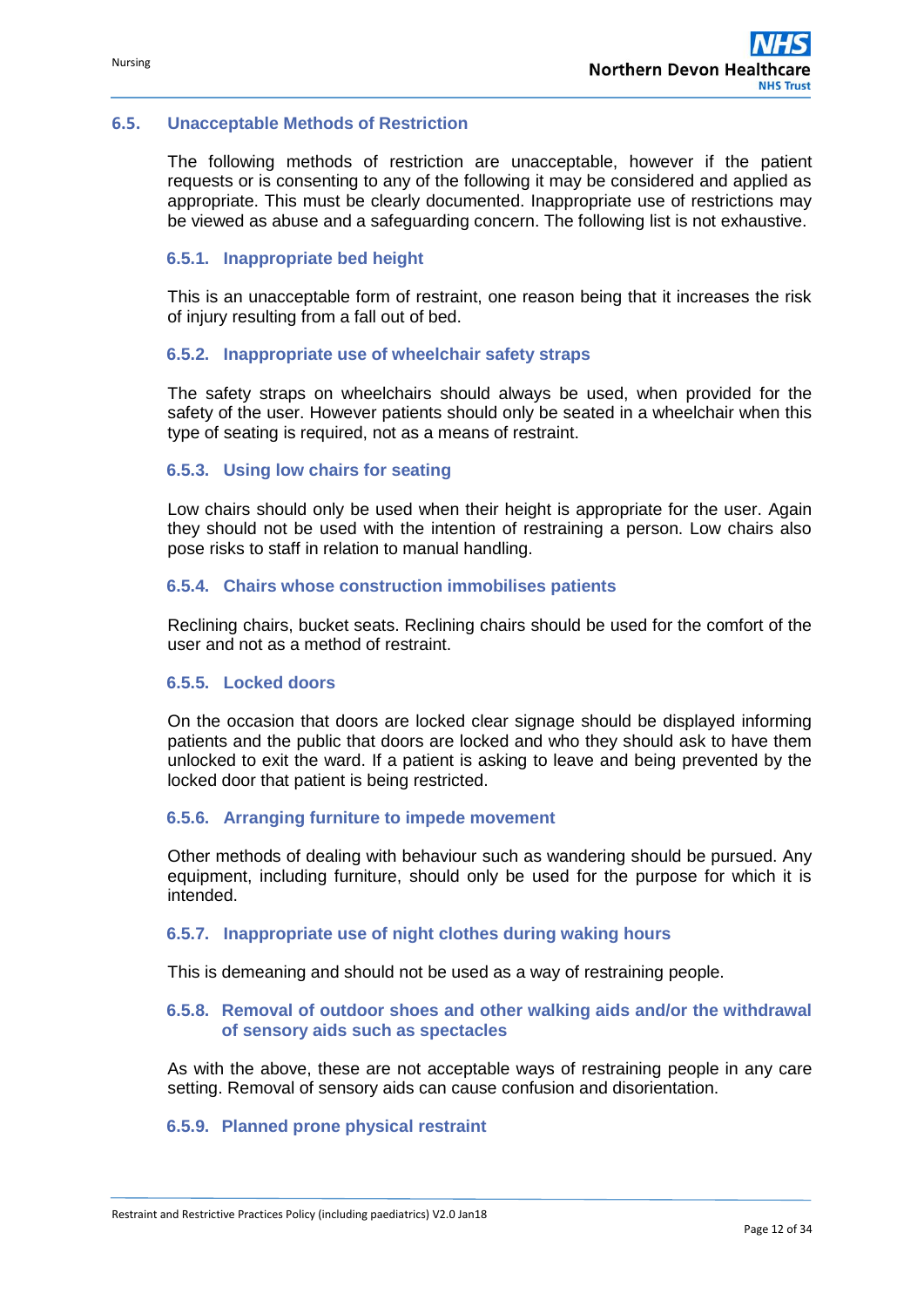The utilisation of a planned prone restraint should not be used other than exceptional circumstances e.g. medical reason. Utilisation of seated, supine or release of person to be considered as alternatives.

#### **6.6. Decision making and Assessment**

Individual assessment should be carried out that considers:

#### **6.6.1. The patient's behaviour and underlying condition and treatment**

Understanding a patient's behaviour and responding to their individual needs should be at the centre of patient care. All patients should be thoroughly assessed to establish what therapeutic behaviour management interventions may be of benefit.

#### **6.6.2. The patient's mental capacity and/or mental health**

It is necessary to consider a patient's mental capacity as consent must be gained from patients to use any type of restriction unless they lack capacity to make this decision and the restrictive practice is sanctioned under the Mental Capacity Act or the Mental Health Act.

#### **6.6.3. The environment**

Every effort should be made to reduce the negative effects of the care environment. Examples of negative environmental factors include: High levels of noise or disruption, inappropriate temperature, inappropriate levels of stimulation, negative attitudes of care staff, poor communication skills.

#### **6.6.4. The risks to the patient and to others**

When using restrictive practice a balance must be achieved between minimising risk of harm or injury to the patient and others, and maintaining the dignity, personal freedom and choice of the patient.

- **6.7.** Assessment should always place the individual at the centre of the process, involving them and those who are important to them in their lives, as is practical to do so. Evidence of a person centred approach to assessment and planning must be recorded.
- **6.8.** If a restriction is deemed appropriate the following points must be considered; the practice needs to have a legitimate aim. It must be necessary in order to protect the health and wellbeing of the individual or to protect the safety or human rights of others (patients, staff, and visitors, public).

All individuals who may be affected by the practice must be involved in the decision making process to the fullest possible extent of their understanding.

The practice that is implemented must be proportional, i.e. the least restrictive practice required to achieve the aim.

Principles of dignity and respect should be observed during the implementation of any restrictive practice.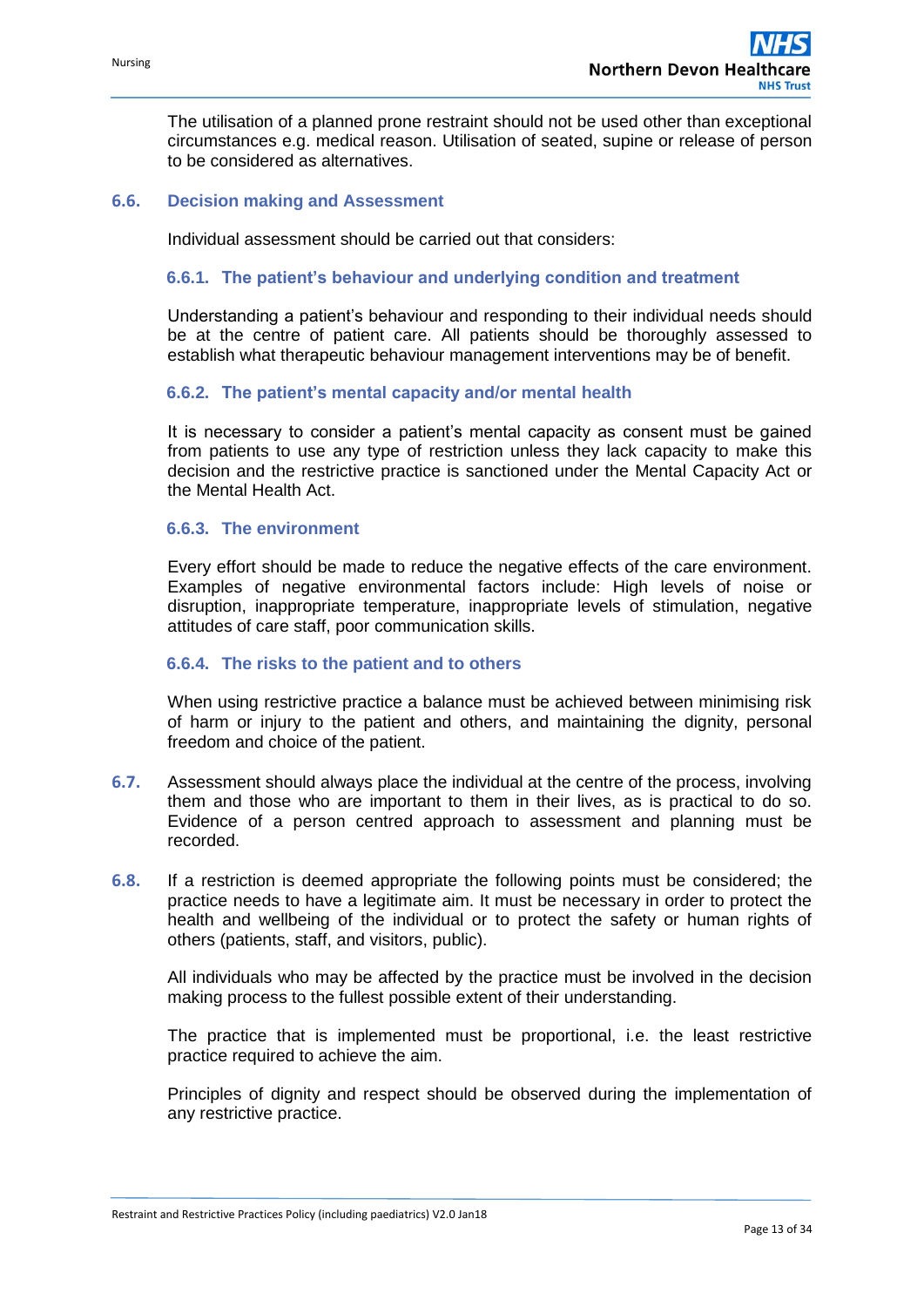The effectiveness of the practice in meeting its aims should be continually reviewed and the practice should continue only for as long as it remains both necessary and effective.

If the patient has capacity to give valid consent and their agreement or consent can be gained, without undue pressure, from the person then the restriction can be put in place so long as it does not contravene the law. It must be remembered that the person has the right to withdraw their agreement or consent and they should be informed of this right at the outset.

If the person withdraws their consent but it is felt that the restriction should continue, this can only be achieved if the practice is sanctioned under law; examples include the Mental Capacity Act, Mental Health Act, Criminal Law, and Public Health Act.

**6.9.** The Deprivation of Liberty Safeguards (DoLS) 2007 (came into force 2009) and the DoLS are an amendment to the Mental Capacity Act (2005). DOLS provide a legal framework to protect those who may lack the capacity to consent to the arrangements for their treatment or care where levels of restriction or restraint used in delivering that care are so extensive as to be depriving the person of their liberty.

#### **6.9.1. Safeguards in England and Wales**

The safeguards apply to people in England and Wales who have a mental disorder and lack capacity to consent to the arrangements made for their care or treatment, but for whom receiving care or treatment in circumstances that amount to a deprivation of liberty may be necessary to protect them from harm and appears to be in their best interests. A large number of these people will be those with significant learning disabilities, or older people who have dementia or some similar disability, but they can also include those who have certain other neurological conditions (for example as a result of a brain injury).

#### **6.9.2. Mental Capacity and Deprivation of Liberty**

For more information please see [Mental Capacity Act Policy](http://archivemanager.nds.internal/ViewMessage.aspx?CheckSum=ed5f62f7-3315-d0d1-c2a8-d024e4a36b1c) and [Deprivation of](http://archivemanager.nds.internal/ViewMessage.aspx?CheckSum=ed5f62f7-3315-d0d1-c2a8-d024e4a36b1c)  [Liberty Safeguards \(DoLS\) Policy](http://archivemanager.nds.internal/ViewMessage.aspx?CheckSum=ed5f62f7-3315-d0d1-c2a8-d024e4a36b1c)

# <span id="page-13-0"></span>**7. Planned Intervention**

If restraint is planned the following points must be considered please also refer to (**Appendix 2** – Restrictive Practices – what should be considered):

- Any proposed restraint should either have the patients consent or if they lack mental capacity to provide consent then the intervention should be in the patient's best interest.
- The restraint needs to have a legitimate aim. It must be necessary in order to protect the health and wellbeing of the individual or to protect the safety and human rights of others (patients, staff, visitors and the public).
- All individuals who may be affected by the restraint must be involved in the decision making process to the fullest possible extent.
- The restraint that is implemented must be proportional, i.e. the least restrictive option available to achieve the outcome required.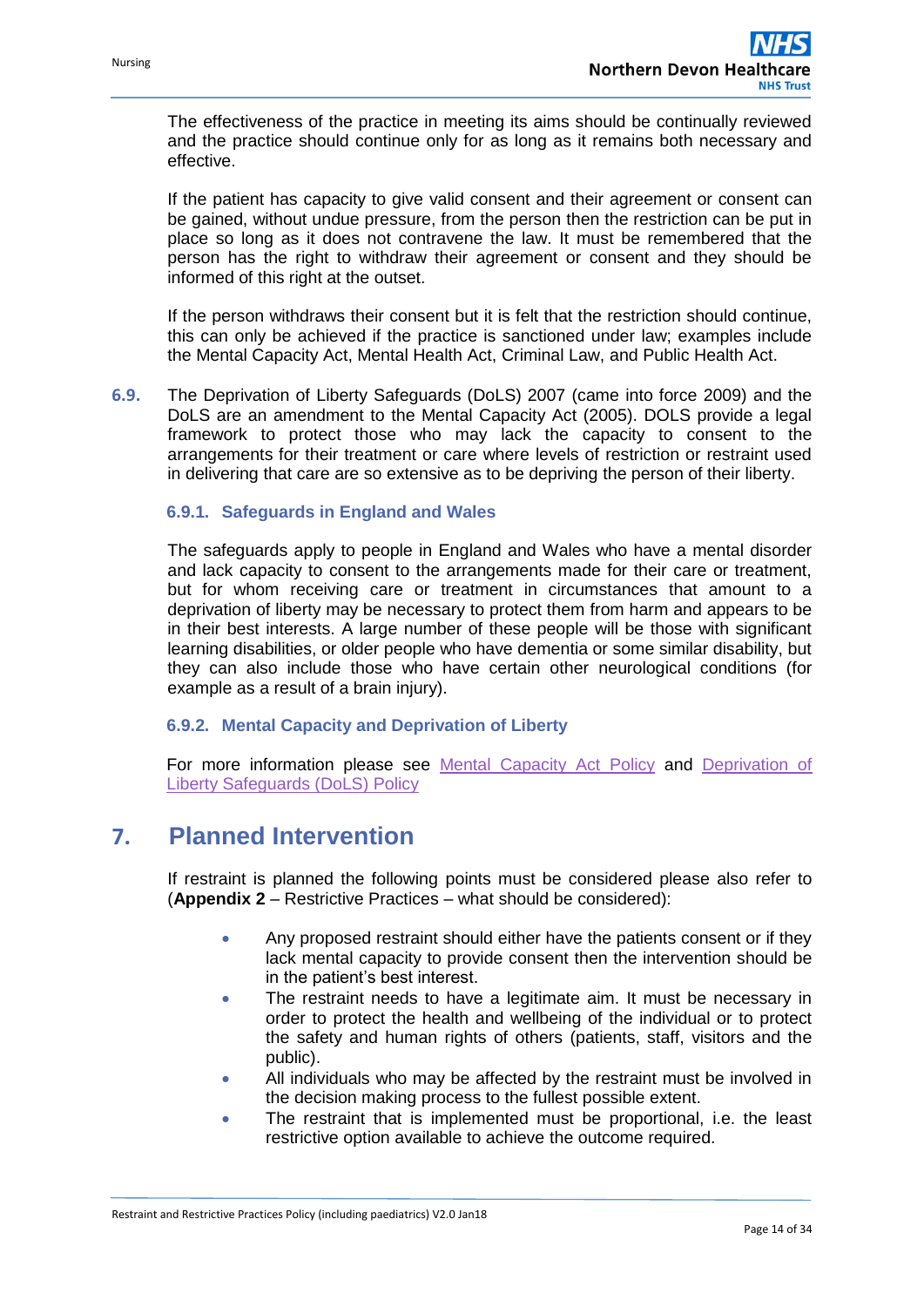- In the case of non-clinical staff implementing the use of restraint, they do not carry medical responsibility for a patient and therefore nursing or medical staff should be in attendance throughout the implementation of a physical restraint intervention for monitoring the patient after the intervention.
- Principles of dignity and respect should be observed during the implementation of any restraint, even on the rare and unavoidable occasions in which restraint has to be used in a public area.
- The effectiveness of the practice in meeting the aims should be continually reviewed and the practice should continue only as long as it remains both effective and necessary.
- Post a restraint event people need to be monitored for 24hrs, and this needs to be clearly documented.

**All plans, discussions and subsequent actions should be documented in keeping with professional standards and policy.**

## **7.1. Care Planning**

It is essential that any restraint is identified and justified in the care plan. This should include recording which legislative framework is being used to support the restriction.

Any person affected by restriction needs to be involved in the decision making to the fullest possible extent.

Restrictions where possible must be a multi-disciplinary decision, consulting family. Un-befriended patients may require an Independent Mental Capacity Advocate (IMCA).

In cases where it is not possible to establish the persons view, e.g. due to mental incapacity, or urgency of the situation staff will need to consider if the restriction is likely to cause more harm than good.

The proactive approach whenever possible is the best and is about, good initial assessment and an understanding of the antecedents which may result in the behaviour and consequences of restraint.

If we understand what we can do to minimise distress or the likelihood to become aggressive this can avoid the need for restraint (**Appendix 3** – Managing Challenging Behaviour)

### **7.2. Community Based working**

Community teams are frequently lone working, (supported under the [lone](http://archivemanager.nds.internal/ViewMessage.aspx?CheckSum=ed5f62f7-3315-d0d1-c2a8-d024e4a36b1c)  [working policy\)](http://archivemanager.nds.internal/ViewMessage.aspx?CheckSum=ed5f62f7-3315-d0d1-c2a8-d024e4a36b1c) in peoples own homes and require equally robust arrangements, to safeguard the patients and themselves as the need for restraint is applied. Strong working relationships and communications with partners, in South West Ambulance Trust, Devon doctors and other providers, is required to assist community teams to risk assess the situations they are walking into.

Teams should work with their partners to be clear this is required at point of referral and why.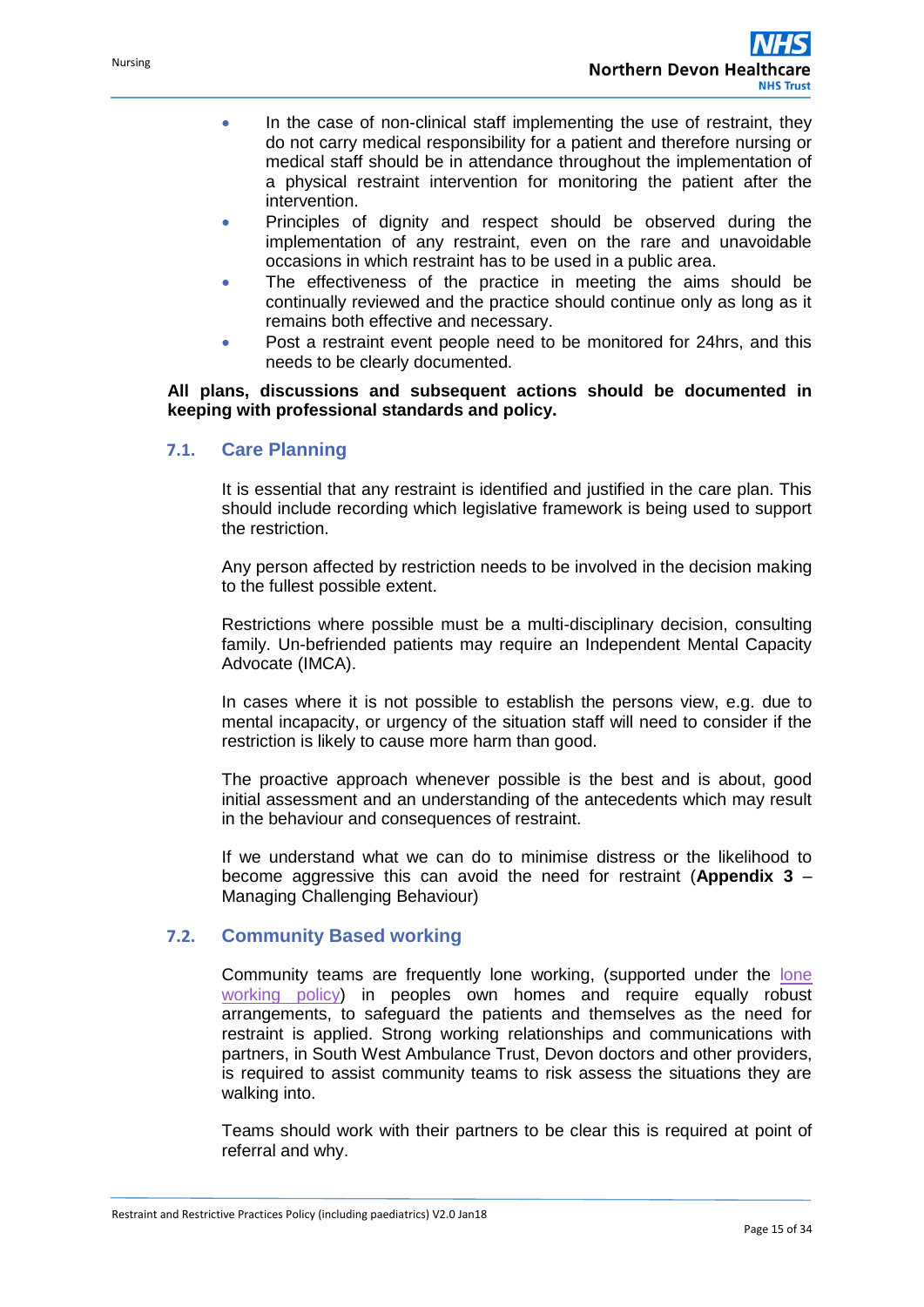## **7.3. Children and Young People**

Details are contained in section 9.

**7.4.** Physical care and observations during restraint

Any person subject to restraint such as restrictive interventions, seclusion, rapid tranquillisation or manual restraint should have vital signs monitored during restraint and at least every 2 hours post restraint for a period of up to 24 hours. If an approach to the patient might result in harm to themselves or others, at the minimum a visual respiratory rate and a radial pulse can be recorded.

If the patient accepting of more intimate care the check should include:

- Care in the recovery position where appropriate
- Pulse
- Blood pressure
- Respiration rate and pulse oximetry
- **Temperature**
- Fluid and food intake and output

### **7.5. Reporting and Recording Restraint**

Some departments will have systems and processes for recording the consistent use of restraint when it is part of the clinical planned interventions, for example intensive care units, using chemical restraint during periods of induced sedation.

Radiology departments for the correct positioning, governed by the need to produce a diagnostic image. These instances can be recorded in care plans, medical notes or on information systems as required. This generally acknowledges that the practitioners are aware of the need to use restraint, have included the patient/family in the conversation, and work within the principles of this policy. A separate incident form is not required on all occasion in these incidences.

All incidents of restraint outside of these circumstances or where harm is reported should be recorded and reported using the Trust incident reporting system; this should be a concise report of the type of restraint used, where and why. Care plans and other documents can be attached to the DATIX report for ease of reporting.

Staff should record the following

- 1. That restraint was used
- 2. Its duration
- 3. Who was involved?
- 4. The outcome/re-evaluation of the potential to need restraint again
- 5. If vital signs were recorded and did they require acting upon?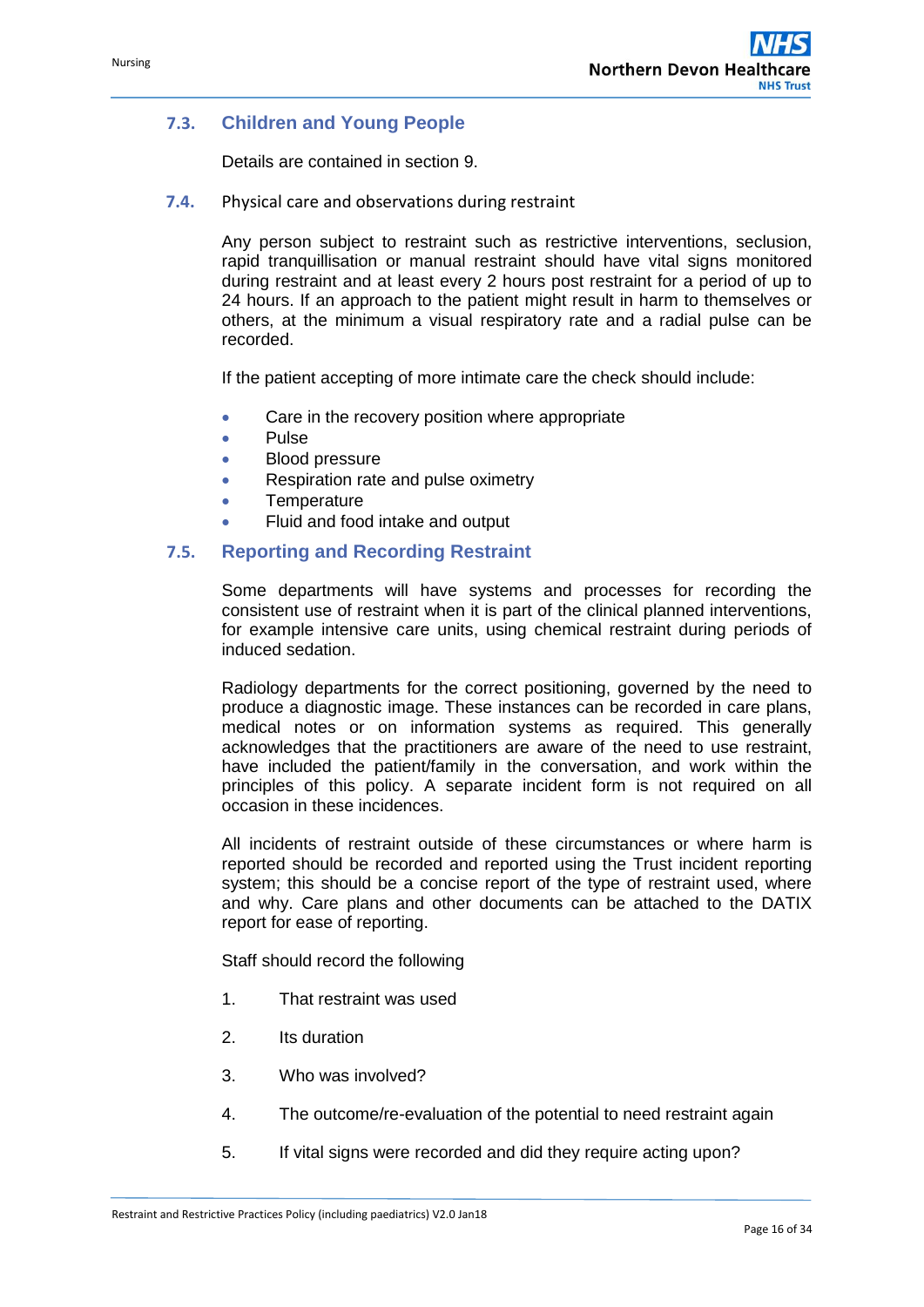6. If vital signs were not recorded, why was this the case and how was the safety of the patient maintained.

The DATIX incident record should be informed by the documentation in the medical notes, with consent and capacity assessment and a core care plan where appropriate. Please ensure the restraint care plan is also completed and kept in the nursing notes.

Through implementation of the being open policy in all instances when restraint is used the relatives or significant others will be made aware and this will be documented. And if the patient is not cognisant at the time about the need for restraint of restrictive practice this must be explained to them as soon as they are. For vulnerable people, all methods must be sought to help them understand what is happening.

Teams should refer to the [duty of candour policy](http://archivemanager.nds.internal/ViewMessage.aspx?CheckSum=ed5f62f7-3315-d0d1-c2a8-d024e4a36b1c) in these situations

#### **7.6. Physical and Non-Physical Assault**

All incidents (including near misses) of physical assault and non–physical assault, intentional or due to clinically challenging behaviour should be reported on the Trust's incident reporting system in accordance with the [Violence & Aggression Policy](http://www.northdevonhealth.nhs.uk/new/wp-content/uploads/2015/09/Violence-Aggresion-Policy-V3.0-15Sep15-Web-Version.pdf) (follow link for further guidance).

The Local Security Management Specialist will review reported violence and aggression incidents and provide support, advice and guidance to staff. Where appropriate, warning markers may be placed against a patient's healthcare record in accordance with the [Trusts Violence and Aggression](http://archivemanager.nds.internal/ViewMessage.aspx?CheckSum=ed5f62f7-3315-d0d1-c2a8-d024e4a36b1c)  [Warning Marker SOP](http://archivemanager.nds.internal/ViewMessage.aspx?CheckSum=ed5f62f7-3315-d0d1-c2a8-d024e4a36b1c)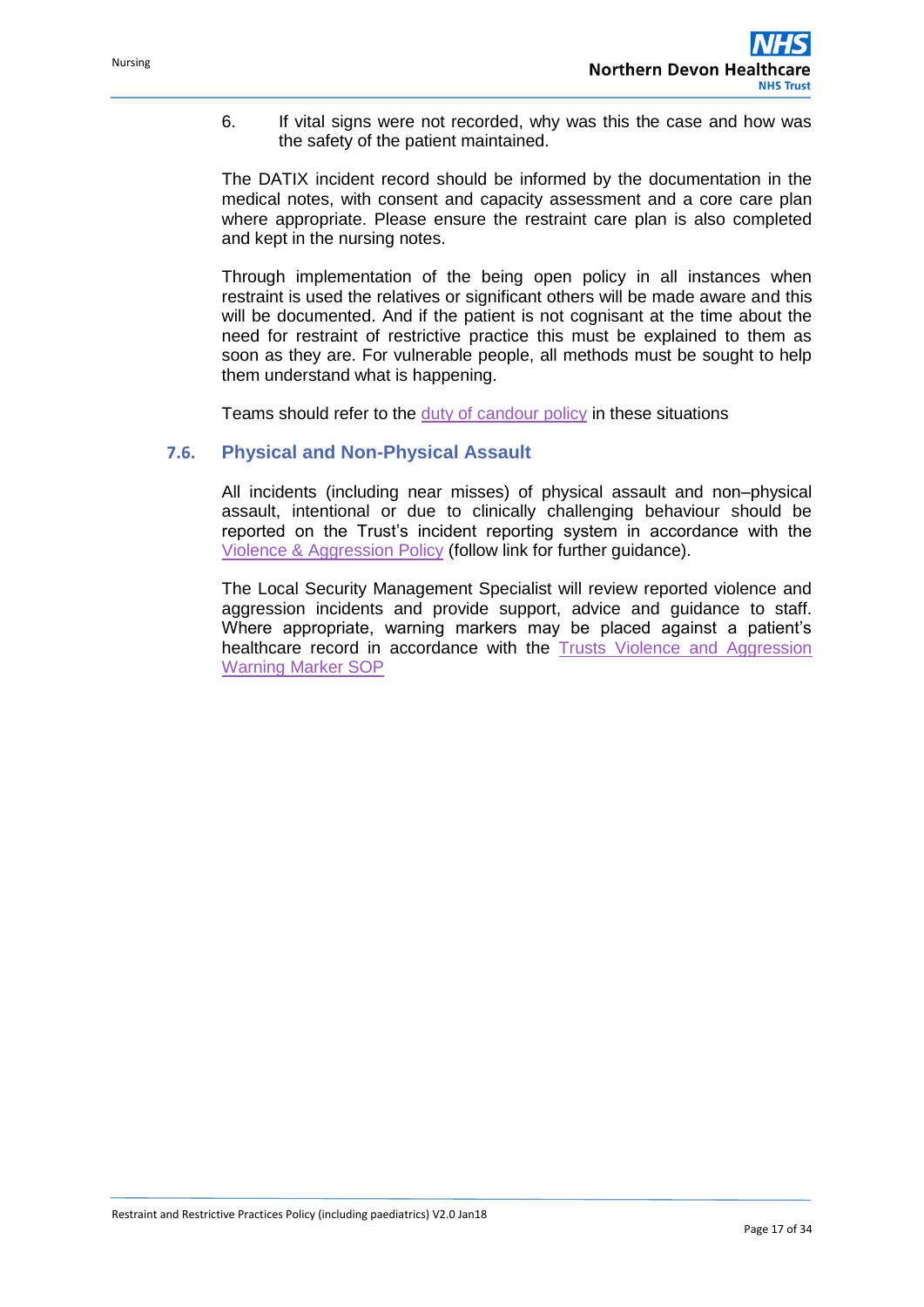# <span id="page-17-0"></span>**8. Emergency Intervention**

The legislation surrounding restraint still stands as previously set out. However, due to the very nature of an 'emergency' situation, e.g. to prevent immediate harm to a patient, staff may be required to implement a physical restraint as part of 'use of reasonable force' Section 3 Criminal Law Act Sec.3 1967.

Appropriate action to restrain or remove a person, in order to prevent harm to self or others may be conducted under this basis or under 'common law'.

This should be to resolve emergency situations only, for repeated or prolonged incidents of restraint other authority should be considered, or removal of the individual where appropriate by Security Officers or the police.

## **8.1. Emergency Response**

#### **North Devon District Hospital (Security Officer Emergency Response)**

If any member of staff at NDDH feels that a situation is such, that it is beyond their control and there is a threat to their own safety or that of others, the Security staff should be summoned immediately via the Switchboard Operator by dialling 2333 requesting security.

Switchboard will make an immediate response concerning Security attending and incident. The operator will also bleep 500 Clinical Site Manager where the caller requests Site Management support. Clearly state the ward or area requiring assistance and the nature of the incident.

Security Staff are available at NDDH 24/7

The circumstances surrounding any physical intervention must be evaluated as to the appropriate level of attendance required by clinical staff for monitoring where Security Officer is contacted for support. For example:

- **Low Level Physical Intervention:** A security officer escorting a calm patient and returning them to a ward using a low level physical restraint technique such as light holding of the patients arm. Clinical attendance not necessarily required, unless specifically requested by the security officer and / or other staff in attendance.
- **Medium Level Physical Intervention:** A security officer responding to a verbal violence and aggression incident may need to quickly use physical restraint techniques such as a standing hold to prevent an agitated patient from assaulting others. If not already present then clinical staff are required to be in attendance as soon as possible to monitor and assess the person being restrained.
- **High level Physical Intervention:** A physically violent and aggressive patient being unavoidably held on the floor for their safety or the safety of others (Police contacted for assistance). Clinical attendance, support and input essential.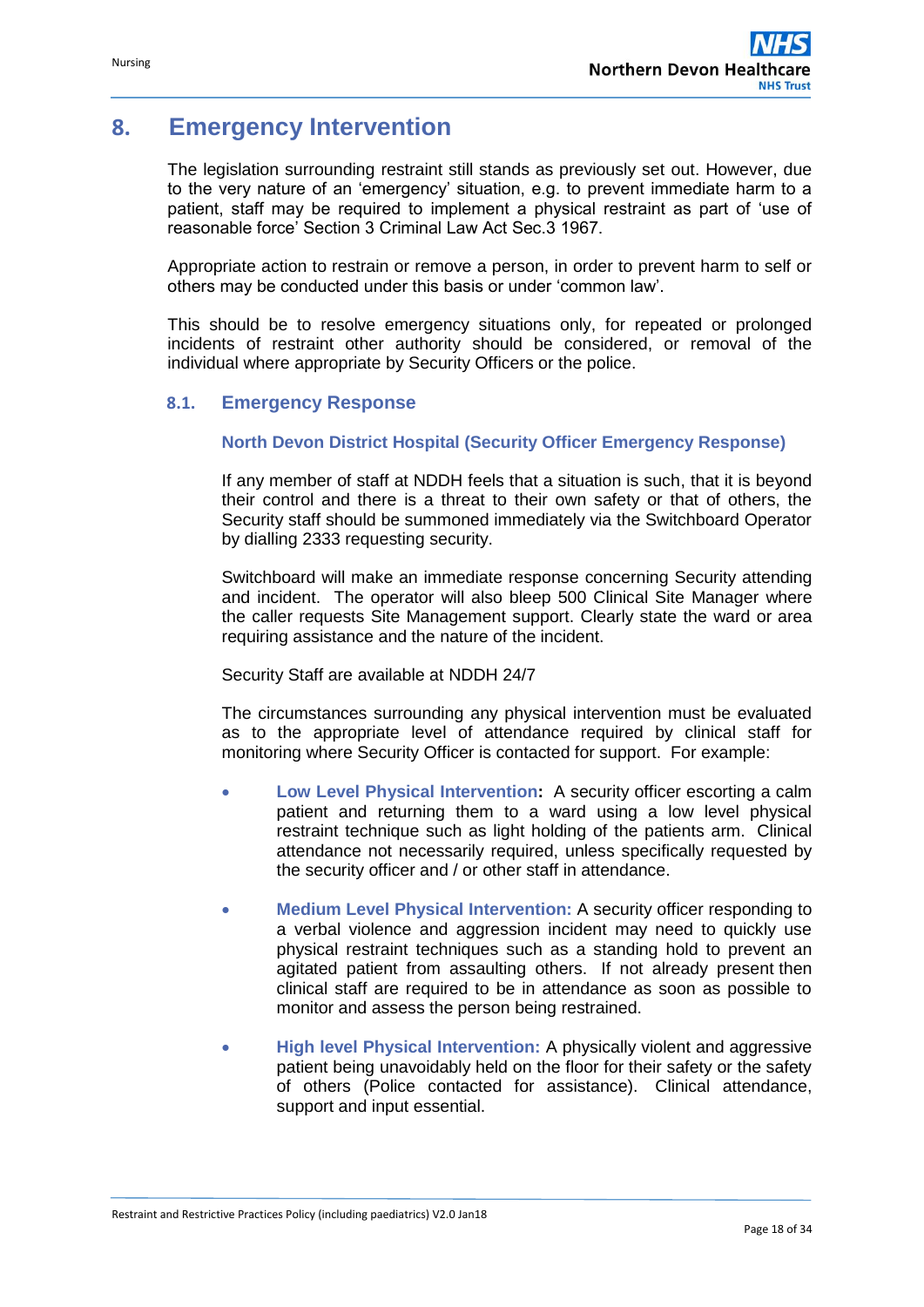Concerning the use of physical restraint as outlined in the above scenarios, observations and monitoring of vital signs by clinical staff (see section 5.6) is essential and must be undertaken by clinical staff during high level interventions.

An assessment and judgement has to be taken by clinical staff as to if this may also be appropriate for circumstances such as the low or medium level scenarios outlined above. Judgements must be made by clinical staff as to the appropriateness for monitoring of vital signs giving due consideration to the following Patient Safety Alert:

 [The Importance of vital signs during and after restrictive interventions](https://www.england.nhs.uk/wp-content/uploads/2015/12/psa-vital-signs-restrictive-interventions-031115.pdf)  [/ manual restraint. NHS/PSA/W/2015/011.](https://www.england.nhs.uk/wp-content/uploads/2015/12/psa-vital-signs-restrictive-interventions-031115.pdf)

In non-emergency situations, security officers can be contacted via the Sodexho Helpdesk (ext. 5900) or via the Switchboard Operator by dialling 0.

#### **Trust Wide (Police Emergency Response)**

Trust Wide inclusive of North Devon District Hospital and the Community Hospitals where Police assistance is considered necessary, staff must be satisfied that at least one of the following criteria have been met:

- There is a risk of immediate and significant harm to patients or others;
- There is an identifiable and immediate risk to life or property;
- It is reasonably believed that a crime has been committed or is about to be committed; and / or
- Police attendance is necessary to prevent a breach of the peace

EMERGENCY: Dial 9 (internal) followed by 999

#### **8.2. Advice on Restrictive Practice**

For further support and advice on the use of restrictive practice please contact:

- Safeguarding Nurse for Adults
- Learning Disability Team
- **•** Psychiatric Liaison Service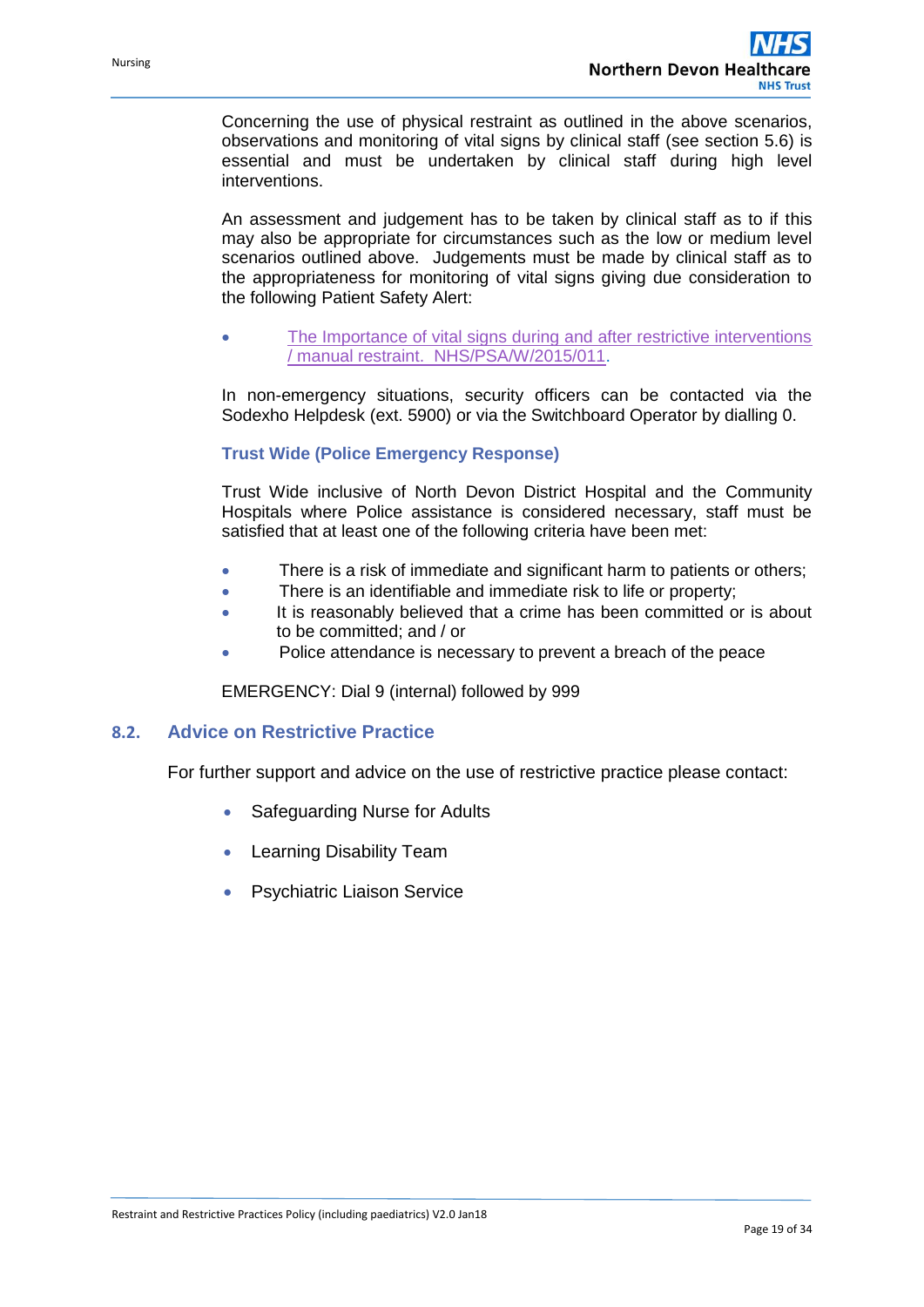# <span id="page-19-0"></span>**9. Restrictive practice in paediatrics**

- **9.1.** This section of the policy is designed to define Therapeutic Holding and Restrictive physical intervention and allow the practitioner to ensure the care or treatment that they are offering is lawful, legitimate, and the least restrictive reasonable option available. Where the use of restraint, holding still and containing children and young people is concerned, practitioners must consider the rights of the child and the legal framework surrounding children's rights.
- **9.2.** The purpose of this part of the policy is to guide practitioners to enable them to carry out Restrictive Physical Intervention or Therapeutic Holding in a safe manner which ensures minimal trauma and distress for the child/ young person and their family.
	- **9.2.1.** To highlight the necessity for the appropriate use of de-escalation technique, distraction, play therapy and alternative practice.
	- **9.2.2.** To highlight the need for good communication, consent, training and documentation.

#### **9.3. Scope**

**9.3.1.** This part of the policy applies to all staff undertaking Restrictive physical intervention or therapeutic Holding in the care of children/young people and infants.

## **9.4. Specific Definitions to Paediatrics**

- **9.4.1.** Restrictive physical intervention: "Deliberate acts on the part of another person(s) that restrict an individual's movement, liberty and/ or freedom to act independently in order to: take immediate control of a dangerous situation where there is a real possibility of harm to the person or others if no action is undertaken; and end or reduce significantly the danger to the person or others; and contain or limit the person's freedom for no longer than is necessary"
- **9.4.2.** Therapeutic Holding: This means immobilisation, which may be by splinting, or by using limited force. It may be a method of helping children, with their permission, to manage a painful procedure quickly or effectively.
- **9.5.** Holding is a skill professionals use to carry out therapeutic interventions. It is not meant to be a quick alternative to carrying out care and should only be used as a last resort.
- **9.6.** Therapeutic Holding is distinguished from restrictive physical intervention by the degree of force required and the intention.
- **9.7.** Alternative terms for therapeutic holding include 'supportive holding' and 'clinical holding.'

#### **9.8. Role of Individual Staff**

**9.8.1.** All staff members are responsible for:

Ensuring they have up to date training.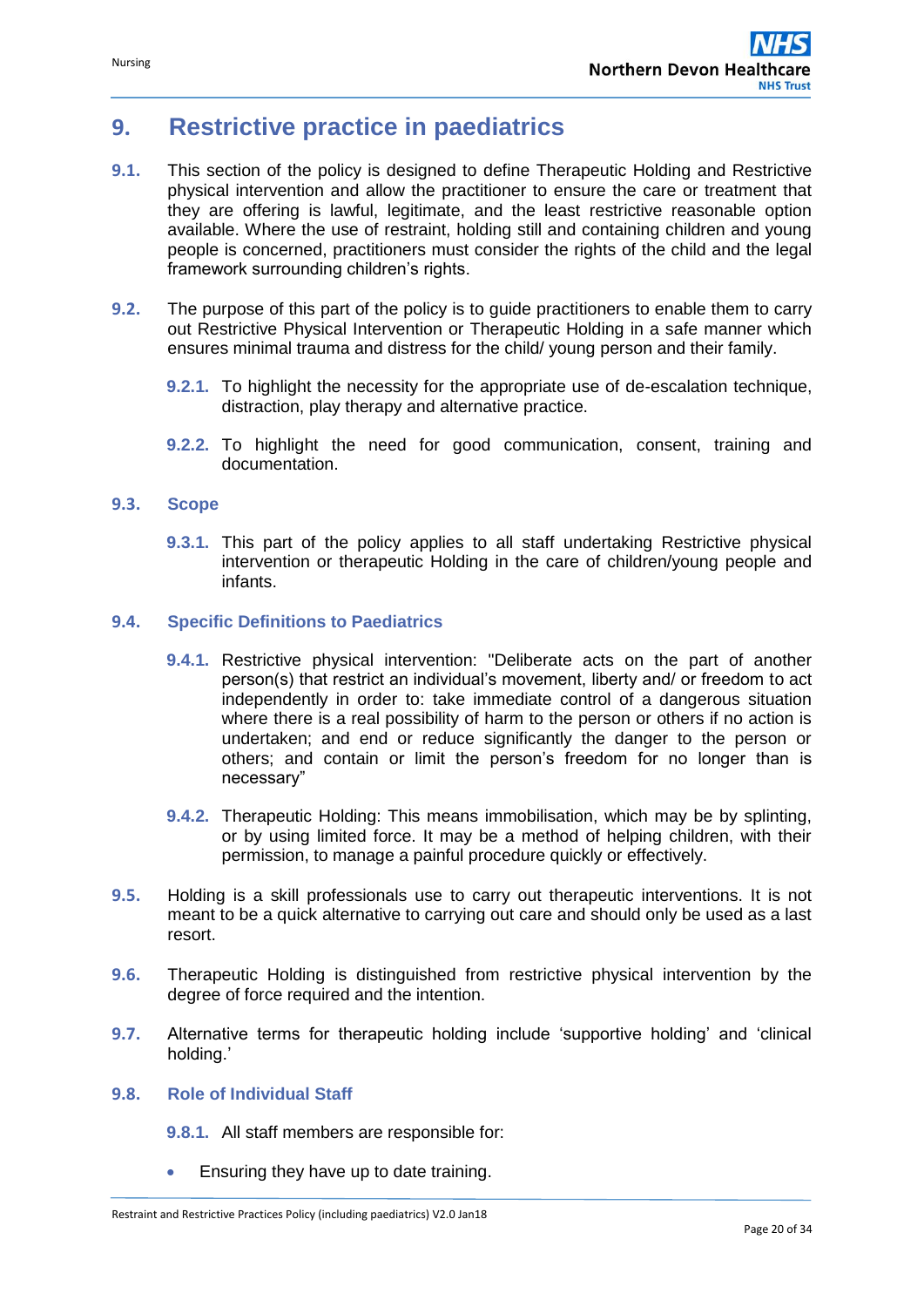- Ensuring they have read and are complying with this policy and seeking advice if they are unsure of any aspect of their care.
- Ensuring they keep a record of events and plan of care for each patient.
- Ensuring they take all practical steps to comply with this policy when undertaking or assisting in interventions with children/young people.
- **9.9.** Standards and Practice
	- **9.9.1. The Principles of good practice.**
	- **9.9.2.** Effective preparation, the use of local anaesthetic, sedation and analgesia, together with play specialist intervention and distraction techniques, successfully reduces the need for undue force in the use of proactive immobilisation - for example when holding a child's arm from which blood is to be taken or when administering an injection, in order to prevent withdrawal and subsequent unnecessary pain to the child.
	- **9.9.3.** However, therapeutic holding without the child's consent or assent may need to be undertaken against the child's wishes in order to perform an emergency or urgent intervention in a safe and controlled manner – for example, in order to perform a lumbar puncture. When considering the use of sedation please refer to the RCHT Guidelines for the sedation of paediatric patients and young people.

#### **9.10. General Principles.**

- **9.10.1.** Good decision making about restrictive physical interventions and therapeutic holding requires that in all settings where children and young people receive care and treatment there is:
- **9.10.2.** An ethos of caring and respect for the child's rights, where the use of restrictive physical interventions or therapeutic holding without the child's/young person's consent are used as a last resort and are not in the first line of intervention.
- **9.10.3.** A consideration of the legal implications of using restrictive physical intervention, where necessary, application should be made through the Family Courts for a specific issue order outlining clearly the appropriate restraint techniques to be used.
- **9.10.4.** Openness about who decides what is in the child's best interests where possible, these decisions should be made with the full agreement and involvement of the parent or guardian.
- **9.10.5.** A clear mechanism for staff to be heard if they disagree with a decision.
- **9.10.6.** A sufficient number of staff available who are trained and confident in safe and appropriate techniques and in alternatives to restrictive physical interventions and therapeutic holding of children and young people.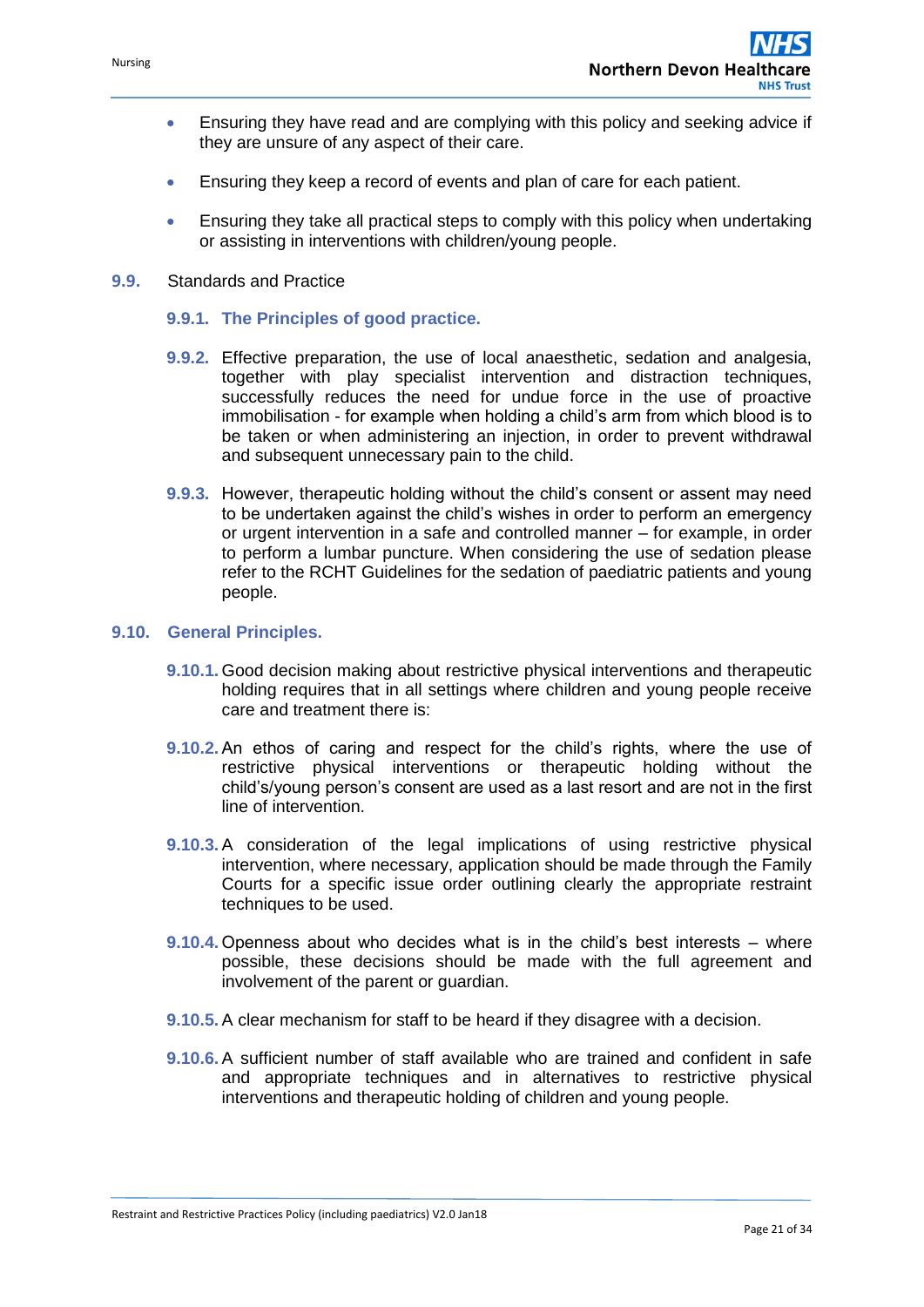- **9.10.7.** A record of events. This should include why the intervention was necessary, who held the child, where the intervention took place, the method used, the length of time and any techniques needed to reduce the future need for restrictive physical interventions or therapeutic holding.
- **9.11.** Where any restrictive interventions are utilised as part of a behavioural management plan, a positive behavioural support approach is to be implemented. Here staff will utilise primary preventative strategies where possible, identify patterns of behaviour and secondary preventative strategies used to de-escalate situations, and review effectiveness of any interventions. Tertiary strategies such as restrictive interventions must be reviewed and documented. (Guidance may be required by specialist nurses (e.g. Learning disabilities, paediatric specialists).

#### **9.12. Therapeutic Holding**

- **9.12.1.** Therapeutic holding for a particular clinical procedure also requires practitioners to:
- **9.12.2.** Give careful consideration of whether the procedure is really necessary, and whether urgency in an emergency situation prohibits the exploration of alternatives.
- **9.12.3.** Anticipate and prevent the need for holding, by giving the child information, encouragement, distraction and if necessary, using sedation. Involve the play specialist from an early stage. Introduce to the child and family as soon as possible and liaise with play specialist re appropriate techniques following their assessment of the child.
- **9.12.4.** In all but the very youngest children, obtain the child's consent or assent (expressed agreement) and for any situation which is not a real emergency seek the parent/carer's consent, or the consent of an independent advocate.
- **9.12.5.** Make an agreement before hand with the parents/ guardians and the child about what methods will be used, when they will be used and for how long. This agreement should be clearly documented in the plan of care and any event fully documented.
- **9.12.6.** Ensure parental presence and involvement if they wish to be present and involved. Parents/guardians should not be made to feel guilty if they do not wish to be present during procedures. Nurses should explain parents' roles in supporting their child, and provide support for them during and after the procedure.
- **9.12.7.** Make skilled use of minimum pressure and other age appropriate techniques, such as wrapping and splinting, explaining and preparing the child/parents beforehand as to what will happen.
- **9.12.8.** Comfort the child or young person where it hasn't been possible to obtain their consent, and explain clearly to them why immobilisation is necessary.

#### **9.13. Child Holding Algorithm**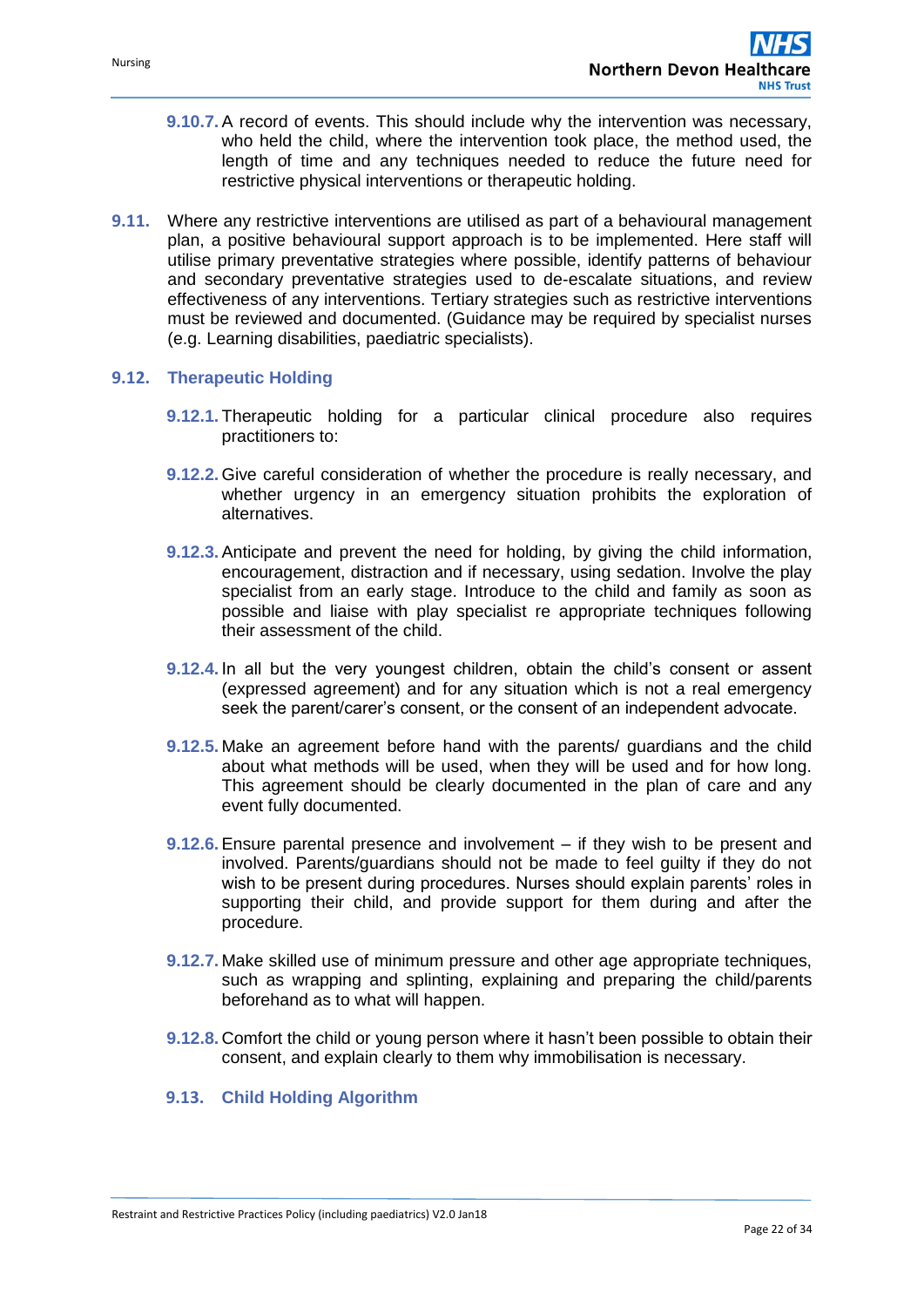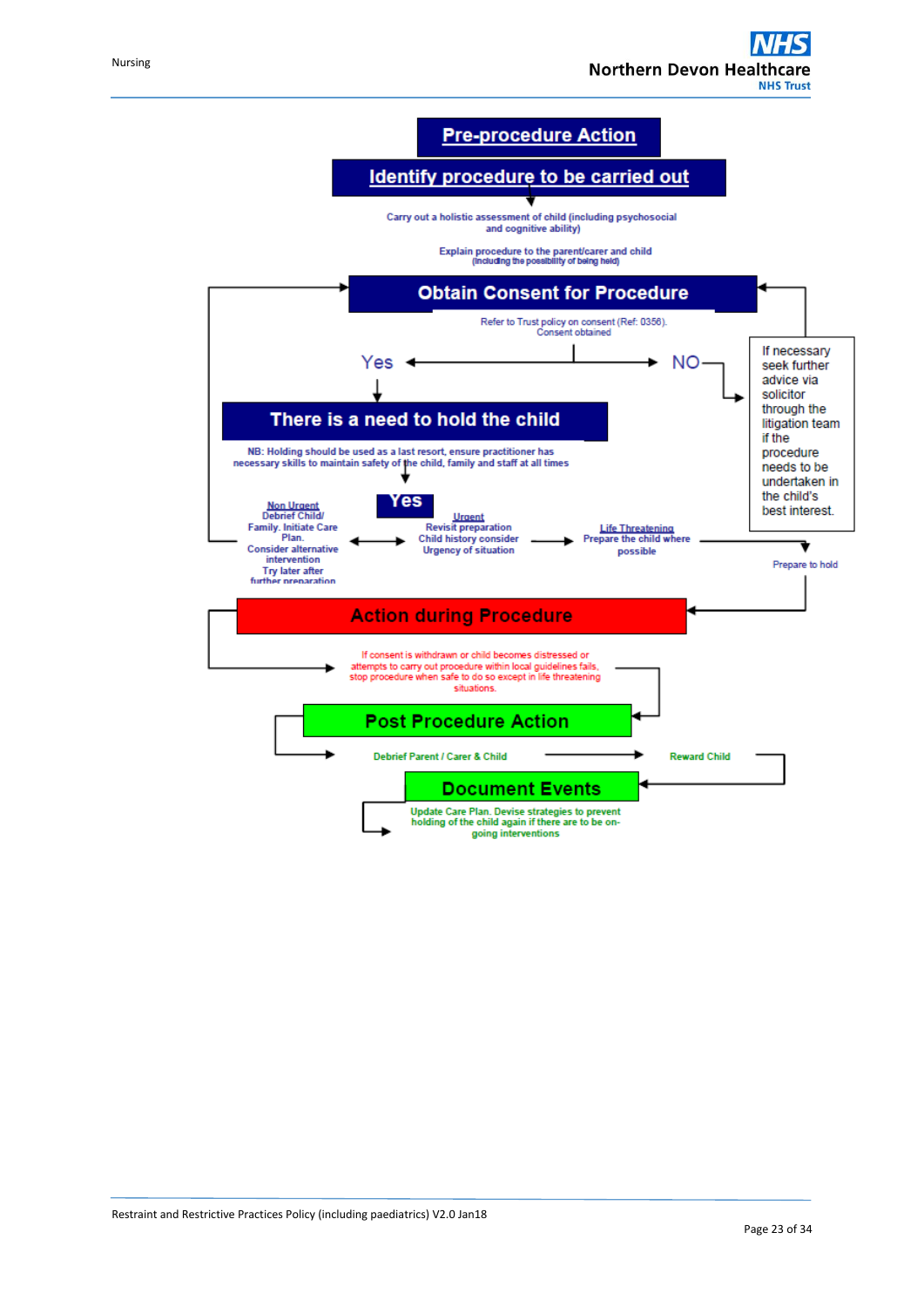#### **9.15. Action During Procedure.**

- **9.15.1.** All staff that carries out Restrictive physical intervention or Therapeutic holding must be trained by the nominated trust trainers.
- **9.15.2.** Follow the algorithm in point 11.13 to ensure appropriate preparation and debrief.
- **9.15.3.** A lead person should be identified to coordinate the process. Identify a person to communicate and reassure the child/young person and family throughout.
- **9.15.4.** Consider the child/young person's age and adapt procedure in accordance with training received.
- **9.15.5.** Supportively hold the limb or body in a natural position. Avoid pressure over the face, neck, chest, abdomen, genitalia and soft tissue. Use the whole hand to support around a limb.
- **9.15.6.** Physical restraint must never be used in a way that might be considered indecent, or that could arouse sexual feelings or expectations.
- **9.15.7.** Apply a firm but even pressure when holding ensuring circulation and breathing is not compromised.
- **9.15.8.** Other than exceptional circumstances e.g. due to medical procedure, a person is not to be restrained / held face down. Should a child / young person require physical interventions they are to be turned if required to be held face up (supine) or seated position.
- **9.15.9.** Where incidents require Trust Security to support the individual, officers are to be in constant supervision by care / nursing staff on or from the unit. They will seek quidance from staff in terms of physical and emotional care needs.
- **9.15.10.** Restrictive physical intervention and therapeutic holding Care Plan to be commenced as per algorithm. Methods used and the circumstances in which they are used should be agreed with the parents child/young person and clearly documented in the care plan. For example two unsuccessful attempts at bloods/cannulation should be followed by a rest and change in practitioner.
- **9.15.11.** Incidents resulting from the use of Restrictive physical intervention and therapeutic holding are to be reported on the Trust incident reporting system (Datix). This should be reported by those working in the area where the incident occurred.

#### **9.16. Training.**

**9.16.1.** All staff carrying out Restrictive physical intervention and therapeutic holding will be asked to read and sign to confirm they have read this policy. Restrictive Physical Intervention and therapeutic holding training is provided by those identified within the trust, as qualified to do so, to all staff involved with this practice.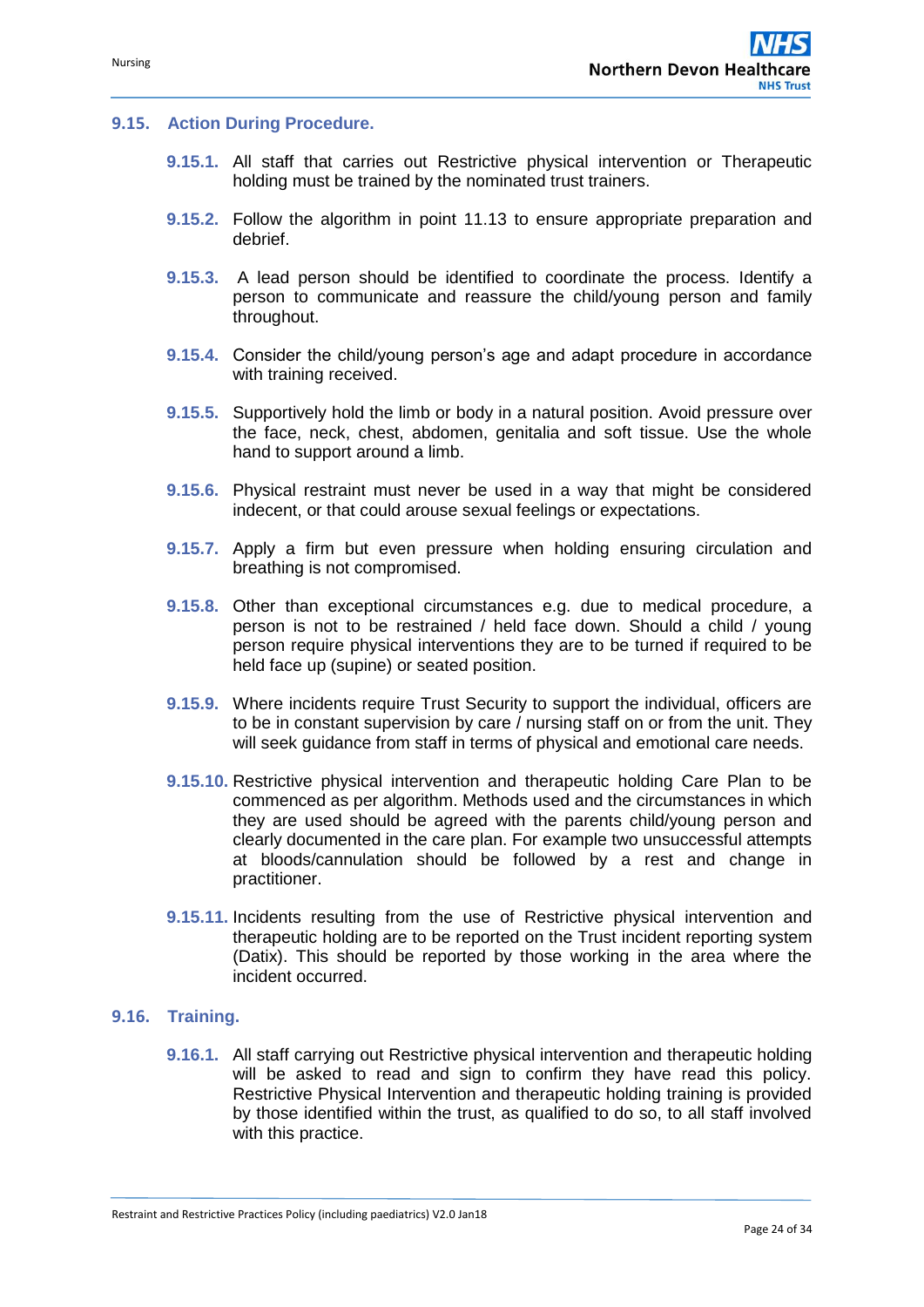- **9.16.2.** Training must be up to date, relevant, purposeful, evidence based and given by experts. Detailed records of training and proof of competency are essential as well as a system of monitoring competency and regularly updating skills.
- **9.16.3.** Datix incident reports identifying physical intervention activity will be reviewed by the Trust specialist violence and aggression trainers, to monitor activity and provide support and guidance to staff involved, along with quality assured training in terms of appropriateness.

# <span id="page-24-0"></span>**10. A Learning Organisation around Restraint**

Monitoring, reporting and learning

 All occasions in which restraint is used must be incident reported afterwards so the Trust can monitor the level of restraint being used and learn from each incident.

## **10.1. Debriefs following challenging behaviour/incident requiring restrictive practice**

This policy recommends a debriefing methodology as a key way of learning from occasions when challenging behaviour has resulted in the need for restraint, here is a description of how this might happen.

Debriefs are distinct from post incident reviews such as 72 hour reports or significant event audits (SEAs). Post incident reviews analyse the incident, to identify weaknesses and learning to prevent it from reoccurring. Debriefs are part of the essential support offered to staff following an incident of challenging behaviour and sufficient time should be allocated for them to take place.

Debriefs should be conducted as a conversation among peers, allowing staff a forum to:

- Reflect on the incident and identify any on-going support or learning
- Share their reactions and feelings in a supportive environment with a 'no blame' attitude
- Consider what might be learned from the experience.

A debrief can be arranged at the discretion of the team leader, but a good knowledge of staff members, their attitudes and normal workplace dynamics will assist in determining whether one is needed. A formal debrief is especially beneficial where the incident was serious enough to cause stress, trauma or distress to those who were involved and should be led by the needs of the worker.

Further information regarding support that can be provided following traumatic incidents can be found in the [Supporting Staff Involved in an Incident,](http://ndht.ndevon.swest.nhs.uk/supporting-staff-involved-in-an-incident-complaint-or-claim/)  [Complaint or Claim Policy](http://ndht.ndevon.swest.nhs.uk/supporting-staff-involved-in-an-incident-complaint-or-claim/)

Alternatively, for low-level, less serious incidents, staff may request the opportunity to have an open conversation about the incident, or arrange one informally among themselves or discuss at a team meeting.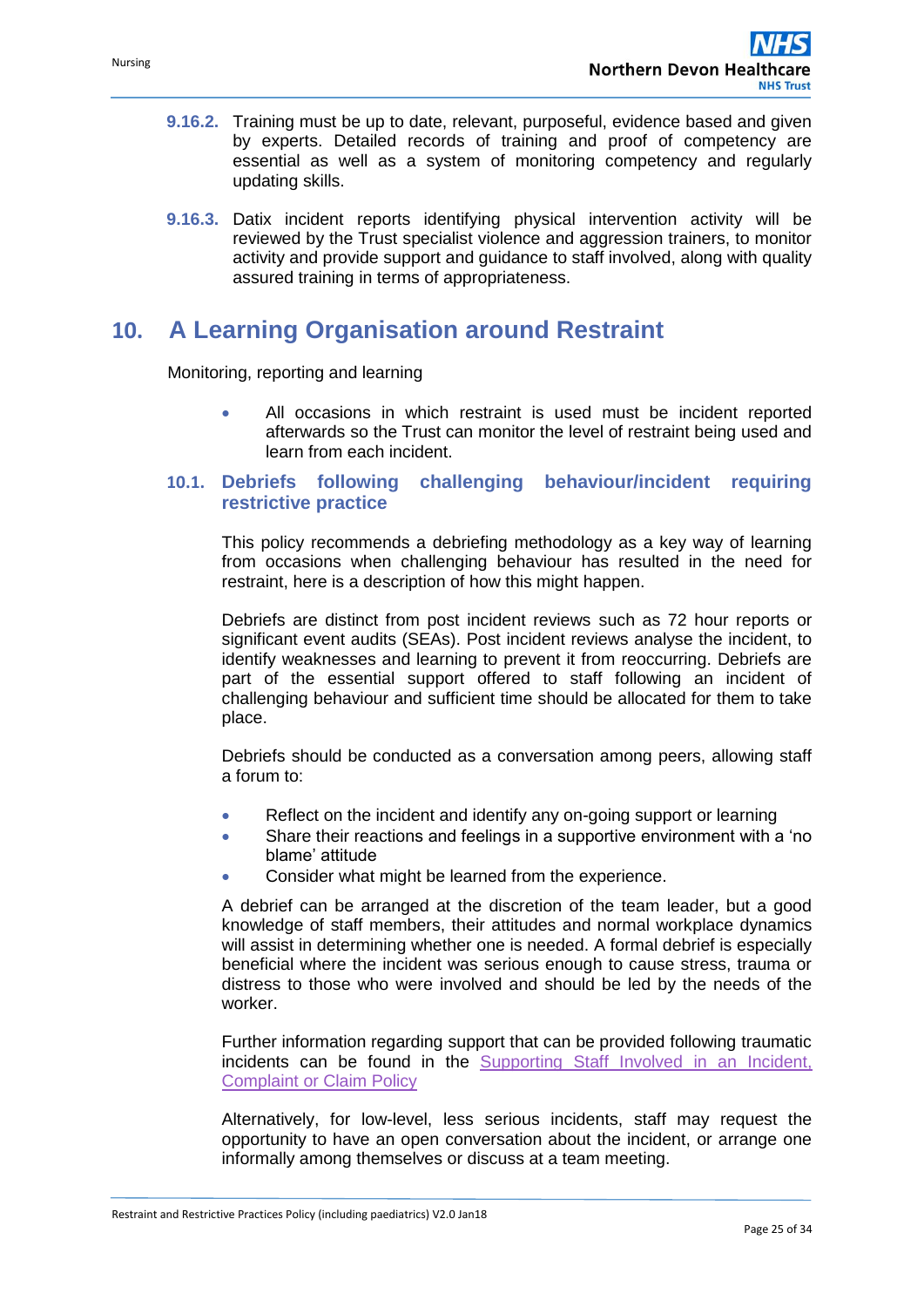Debriefs are invaluable for reflecting on an incident and refining practice. This process, known as 'reflective practice', is an important source of personal professional development, enabling individuals to learn from their own experiences. All of the above forms of support should feedback into individual and team learning and development plans, restrictive practice reductions plans and reviews of policies and procedures.

# <span id="page-25-0"></span>**11. Equality Impact Assessment**

| <b>Group</b>                                                                            | <b>Positive</b><br><b>Impact</b> | <b>Negative</b><br><b>Impact</b> | <b>No</b><br><b>Impact</b> | <b>Comment</b>                                                                                                                                                                                                                                                                                                                                          |
|-----------------------------------------------------------------------------------------|----------------------------------|----------------------------------|----------------------------|---------------------------------------------------------------------------------------------------------------------------------------------------------------------------------------------------------------------------------------------------------------------------------------------------------------------------------------------------------|
| Age                                                                                     | X                                |                                  |                            | The aim is to ensure that<br>restraint when required<br>occurs in a considered way,<br>mindful of the individual's<br>ability to consent and<br>participate in decision making.<br>Lack of mental capacity is<br>often present in acutely ill<br>older people and this<br>guidance will ensure they are<br>cared for appropriately                      |
| <b>Disability</b>                                                                       | X                                |                                  |                            | The aim is to ensure that<br>restraint when required<br>occurs in a considered way,<br>mindful of the individual's<br>ability to consent and<br>participate in decision making.                                                                                                                                                                         |
| Gender                                                                                  | X                                |                                  |                            | The aim is to ensure that<br>restraint when required<br>occurs in a considered way,<br>mindful of the individual's<br>ability to consent and<br>participate in decision making.<br>There may be an issue here<br>with only being able to<br>restrain patients in an area<br>where patients are of the<br>opposite sex for e.g.?<br>Considerate of this. |
| Gender Reassignment                                                                     |                                  |                                  | X                          | There may be an issue here<br>with only being able to<br>restrain patients in an area<br>where patients are of the<br>opposite sex for e.g.?<br>Considerate of this.                                                                                                                                                                                    |
| Human Rights (rights to<br>privacy, dignity, liberty<br>and non-degrading<br>treatment) | X                                |                                  |                            | Article 3 of the Human Rights<br>Act prohibits torture, and<br>"inhuman or degrading<br>treatment or punishment"<br>Disproportionate restraint<br>could breach the right not to<br>be treated in an inhuman or<br>degrading way.<br>Restraining a patient in such<br>a way as to cause physical                                                         |

#### **Table 1:Equality impact Assessment**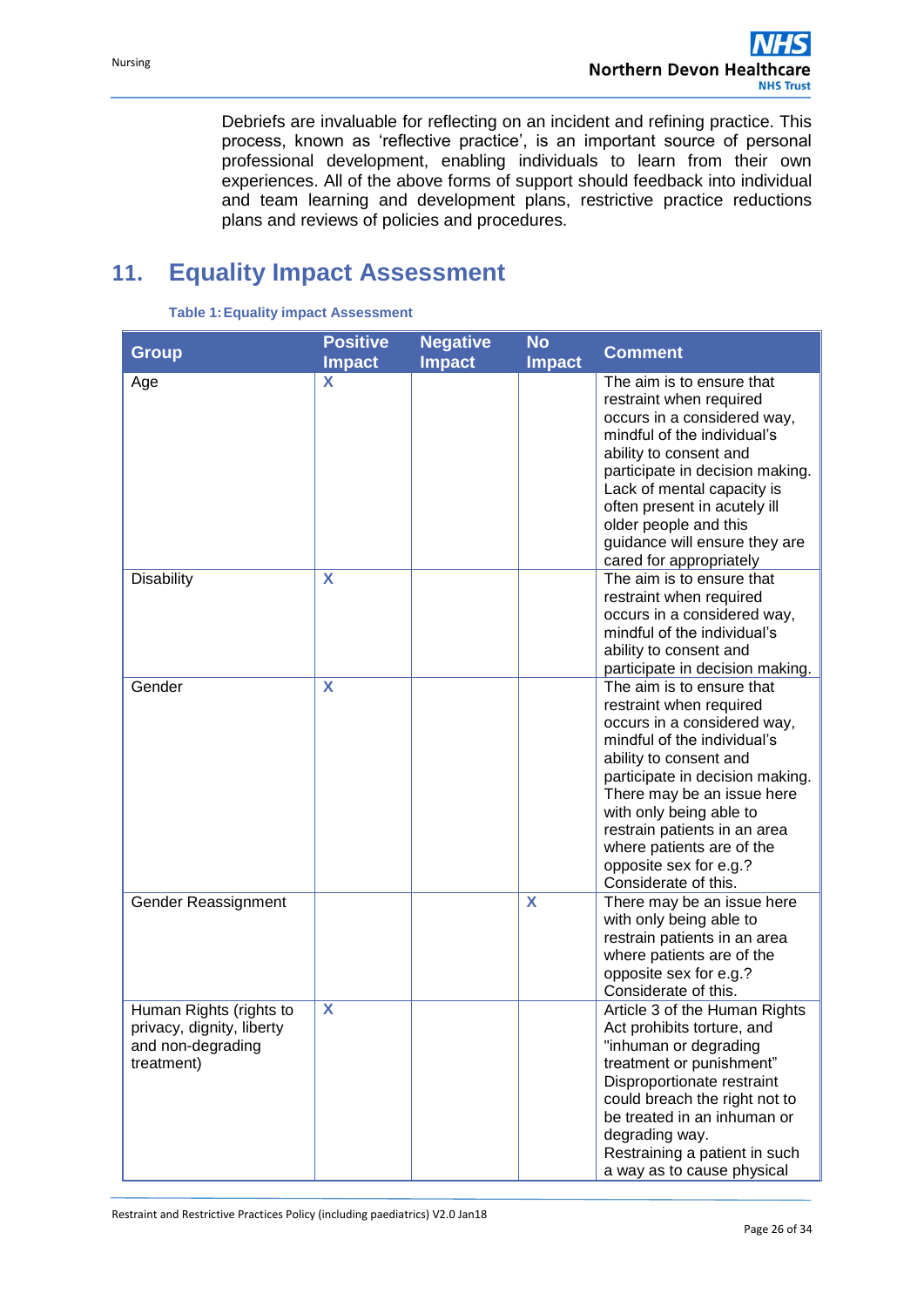#### $\overline{\textbf{s}}$ **Northern Devon Healthcare NHS Trust**

|                                   |  |   | pain and<br>mental anguish could breach<br>the right<br>not to be treated in an<br>inhuman or<br>Degrading way even if it was<br>done for their protection. The<br>key is to be proportionate and<br>to weigh up the clinical need<br>against the degree of<br>restraint. You need to show<br>how you have done that and<br>the evidence you have taken<br>and from whom.                                                                                                                      |
|-----------------------------------|--|---|------------------------------------------------------------------------------------------------------------------------------------------------------------------------------------------------------------------------------------------------------------------------------------------------------------------------------------------------------------------------------------------------------------------------------------------------------------------------------------------------|
|                                   |  |   | Article 5 of the Human Rights<br>Act - The right to liberty. The<br>right to liberty is a<br>right not to be deprived of<br>liberty in an arbitrary fashion.<br>Staff not being protected from<br>violent or abusive patients<br>could breach their Human<br>Rights under this article.                                                                                                                                                                                                        |
|                                   |  |   | Equally, restraining a patient<br>in such a way as to cause<br>physical pain and<br>mental anguish could breach<br>the right<br>not to be treated in an<br>inhuman or<br>degrading way even if it was<br>done for their protection. The<br>key is to be proportionate and<br>to weigh up the clinical need<br>against the degree of<br>restraint. You need to show<br>how you have done that and<br>the evidence you have taken.<br>The sections on DOL give an<br>undertaking to work through |
|                                   |  |   | the MCA and DOL's<br>legislation to protect these<br>rights                                                                                                                                                                                                                                                                                                                                                                                                                                    |
| Marriage and civil<br>partnership |  | X | Civil partners should be<br>treated in the same way as<br>married partners and so the<br>decision to restrain and<br>communication of that should<br>be dealt with in the same way<br>and the policy should reflect<br>that.                                                                                                                                                                                                                                                                   |
| Pregnancy                         |  | X | The consideration here is as<br>to the suitability of the<br>restraint not only for the<br>patient but the unborn baby or<br>where the baby has been<br>born how the care of the baby<br>may be affected due to the                                                                                                                                                                                                                                                                            |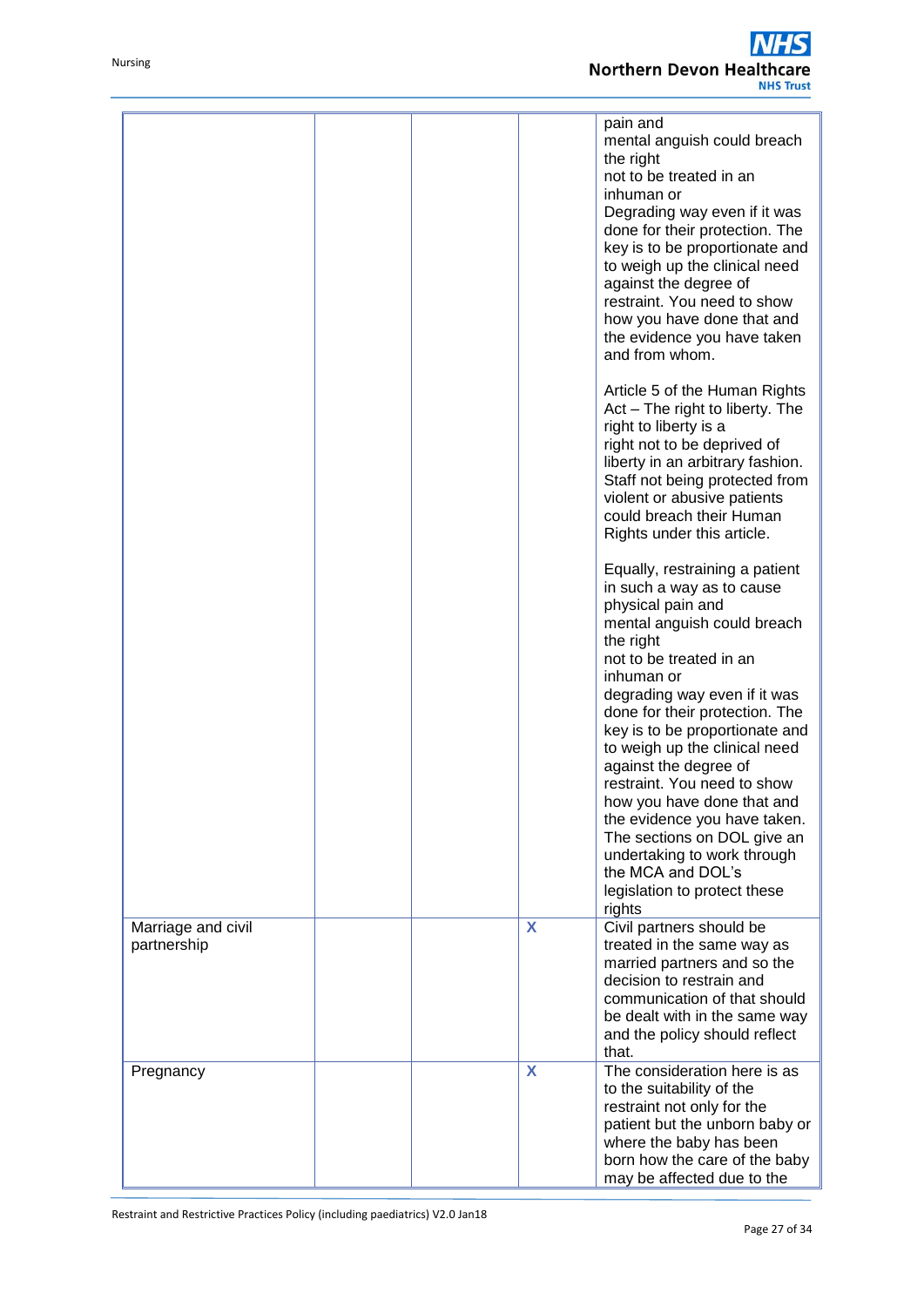|                           |   |                         | restraint e.g. the mothers<br>ability to breastfeed etc. |
|---------------------------|---|-------------------------|----------------------------------------------------------|
| Maternity and             |   | $\overline{\mathbf{X}}$ | The consideration here is as                             |
| <b>Breastfeeding</b>      |   |                         | to the suitability of the                                |
|                           |   |                         | restraint not only for the                               |
|                           |   |                         | patient but the unborn baby or                           |
|                           |   |                         | where the baby has been                                  |
|                           |   |                         | born how the care of the baby                            |
|                           |   |                         | may be affected due to the                               |
|                           |   |                         | restraint e.g. the mothers                               |
|                           |   |                         | ability to breastfeed etc.                               |
| Race (ethnic origin)      | X |                         | The aim is to ensure that                                |
|                           |   |                         | restraint when required                                  |
|                           |   |                         | occurs in a considered way,                              |
|                           |   |                         | mindful of the individual's                              |
|                           |   |                         | specific cultural issues that                            |
|                           |   |                         | may prevent restraint.                                   |
|                           |   |                         | Planning with the patient                                |
|                           |   |                         | and/or next of kin and                                   |
|                           |   |                         | consideration of how the need                            |
|                           |   |                         | for restraint can be balanced                            |
|                           |   |                         | with the necessity to provide                            |
|                           |   |                         | restraint.                                               |
| Religion (or belief)      | X |                         | The aim is to ensure that                                |
|                           |   |                         | restraint when required                                  |
|                           |   |                         | occurs in a considered way,                              |
|                           |   |                         | mindful of the individual's                              |
|                           |   |                         | specific cultural issues that                            |
|                           |   |                         | may prevent restraint.                                   |
|                           |   |                         | Planning whenever possible                               |
|                           |   |                         | with the patient and/or next of                          |
|                           |   |                         | kin and consider how they                                |
|                           |   |                         | can be balanced with the                                 |
|                           |   |                         | necessity to provide restrain                            |
| <b>Sexual Orientation</b> | X | X                       | The aim is to ensure that                                |
|                           |   |                         | restraint when required                                  |
|                           |   |                         | occurs in a considered way,                              |
|                           |   |                         | mindful of the individual's                              |
|                           |   |                         | ability to consent and                                   |
|                           |   |                         | participate in decision making.                          |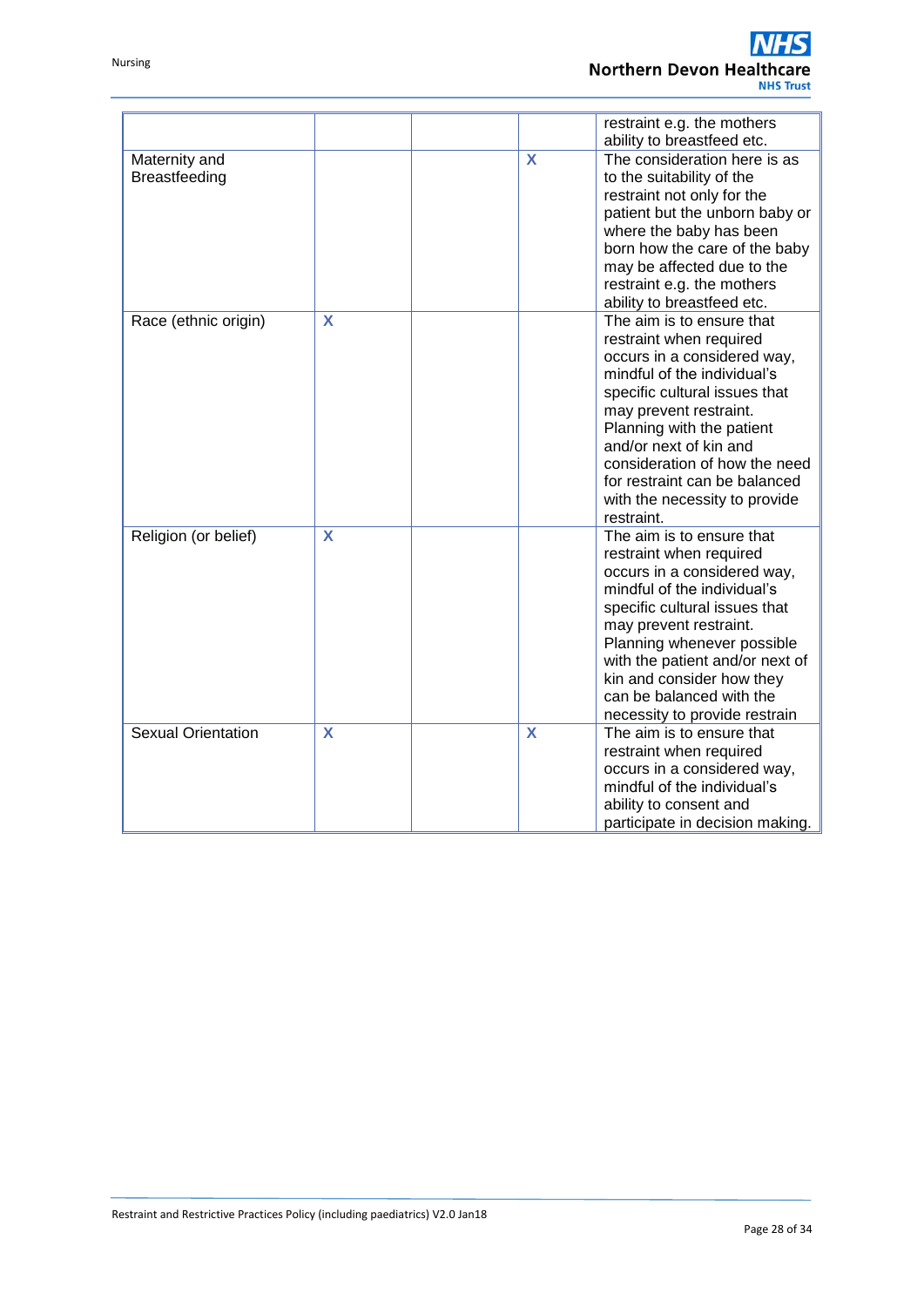# <span id="page-28-0"></span>**12. References**

- Care Quality Commission, fundamental standards 2014.
- Crump A (1998) Disease or Distress an exploration of mental health and age. In Marr J and Kershaw B ends Caring for older people, developing specialist practice. Arnold Publishing. Bristol.
- Deprivation of Liberties safeguards code of practice (2008)
- Levenson R (1998) drugs and dementia, a guide to good practice in the use of neuroleptic drugs in care homes for older people. Age Concern England
- Melia K (2004) Health Care Ethics. Sage publications. London.
- Mental Health 1983 Act Code of Revised Practice. London. TSO. (2002)
- **<https://www.gov.uk/>**
- Mental Capacity Act Code of practice (2007)
- www.publicguardian.gov.uk/mca/code-of-practice.htm
- Mental Health Act 1983 (revised 2007). London
- Naldrett T Dilemmas in Mental Health Chapter 7 Neno, Aveyard and Heath (2007) older People and Mental Health Nursing , A handbook of Care. Blackwell Publishing ISBN 9781405151696
- National Institute of Clinical Excellence (2005) The short term management of disturbed/violent behaviour in psychiatric inpatient settings and emergency departments.
- RCN (2008) "Let's talk about restraint", Rights risks and Responsibilities Royal College of Nursing; guidance for nurses working with older people. London RCN.
- "Restrictive physical intervention and therapeutic holding for children and young people: Guidance for nursing staff" (2010) **<https://www.rcn.org.uk/>**
- A positive and proactive workforce, a guide to workforce development for commissioner's and employers seeking to minimise the use of restrictive practices in social and health care. (April 2014) DOH, Skills for health and skills for care.
- Positive and proactive care: reducing the need for restrictive interventions. Guidance for those working in health and social care settings; commissioners of services, executive directors, frontline staff and those who care for and support people. (April 2014) Department of Health.
- Transforming care: a national response to Winterbourne View Hospital (2012 Department of Health)
- Mental Health Crisis Care: physical restraint in crisis (June 2013 MIND)
- NHS Protect: Meeting Needs and Reducing Distress. Guidance on the prevention and management of clinically related challenging behaviour in NHS settings.
- Patient Safety Alert. The Importance of vital signs during and after restrictive interventions / manual restraint. NHS/PSA/W/2015/011. NHS England. 03 December 2015.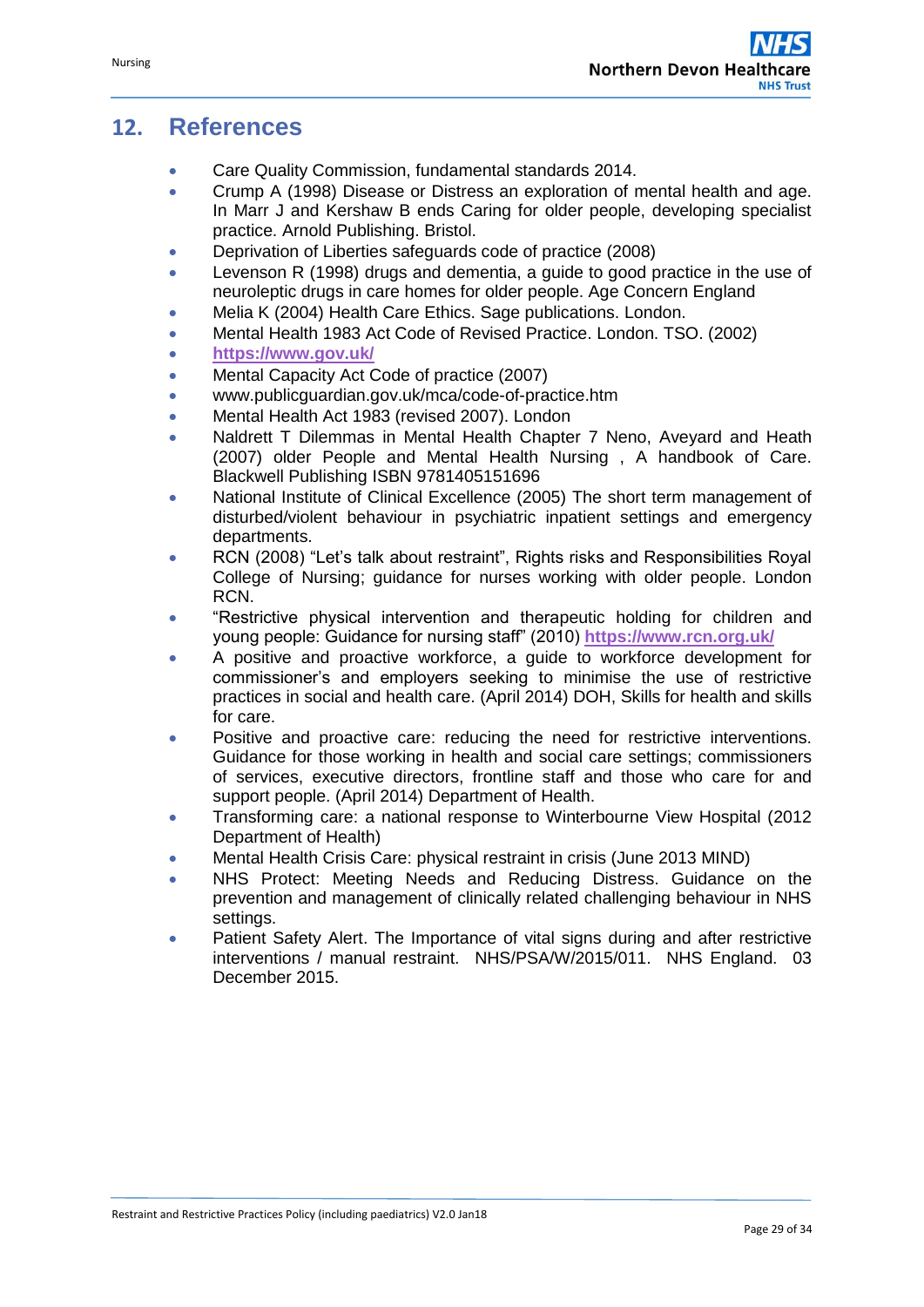# <span id="page-29-0"></span>**13. Associated Documentation**

[Being Open Policy](http://ndht.ndevon.swest.nhs.uk/policies/wp-content/uploads/2013/06/Being-Open-Duty-of-Candour-V5.0-24Mar15.pdf) [Consent Policy](http://www.northdevonhealth.nhs.uk/new/wp-content/uploads/2012/04/Consent-Policy-v3.3-28Aug14.pdf) [Deprivation of Liberty Safeguards \(DoLS\) Policy](http://ndht.ndevon.swest.nhs.uk/deprivation-of-liberty-safeguards-dols-policy/) [Dignity and Privacy Policy](http://ndht.ndevon.swest.nhs.uk/dignity-privacy-policy/) Duty of candour quidance [Enhanced Observation Policy](http://ndht.ndevon.swest.nhs.uk/policies/wp-content/uploads/2013/03/Observation-of-Patients-Policy-v1-5-13Nov13-.pdf) [Incident Reporting and Management Policy](http://ndht.ndevon.swest.nhs.uk/incident-reporting-and-management-policy/) [Lone worker policy](http://www.northdevonhealth.nhs.uk/new/wp-content/uploads/2015/08/Lone-Working-Policy-V2.1-07Aug15-Web-Version.pdf) [Maintaining patients privacy and dignity policy](http://ndht.ndevon.swest.nhs.uk/policies/wp-content/uploads/2014/01/Dignity-Privacy-Policy-v2.1-10Oct13.pdf) [Mental Capacity Act Policy](http://ndht.ndevon.swest.nhs.uk/mental-capacity-act-policy/) [Missing Patient Policy](http://ndht.ndevon.swest.nhs.uk/missing-patient-policy/) [Nice Rapid Tranquilisation policy](http://ndht.ndevon.swest.nhs.uk/policies/wp-content/uploads/2013/11/Rapid-tranquilisation-procedure-v1-1-01Nov13-FINAL.pdf) [Police Welfare Checks Standard Operating Procedure](http://ndht.ndevon.swest.nhs.uk/police-welfare-checks-standard-operating-procedure/) [Rapid Tranquilisation Procedure](http://ndht.ndevon.swest.nhs.uk/?s=TRANQUILISATION&cats=1188) [Safeguarding Adults Policy](http://ndht.ndevon.swest.nhs.uk/policies/wp-content/uploads/2012/03/Safeguarding-Adults-Policy-v4.2-23May12.pdf) [Search of Persons and Property Standard Operating Procedure](http://ndht.ndevon.swest.nhs.uk/?s=SEARCH&cats=1188) [Secure Environment Policy](http://ndht.ndevon.swest.nhs.uk/policies/wp-content/uploads/2014/04/Secure-Environment-Policy-v2.1-07Apr14.pdf) [Supporting Staff Involved in an Incident, Complaint or Claim Policy](http://ndht.ndevon.swest.nhs.uk/supporting-staff-involved-in-an-incident-complaint-or-claim/) [Violence & Aggression policy](http://www.northdevonhealth.nhs.uk/new/wp-content/uploads/2015/09/Violence-Aggresion-Policy-V3.0-15Sep15-Web-Version.pdf) [Violence and Aggression Warning Marker Standard Operating Procedure](http://ndht.ndevon.swest.nhs.uk/violence-and-aggression-warning-marker-standard-operating-procedure/)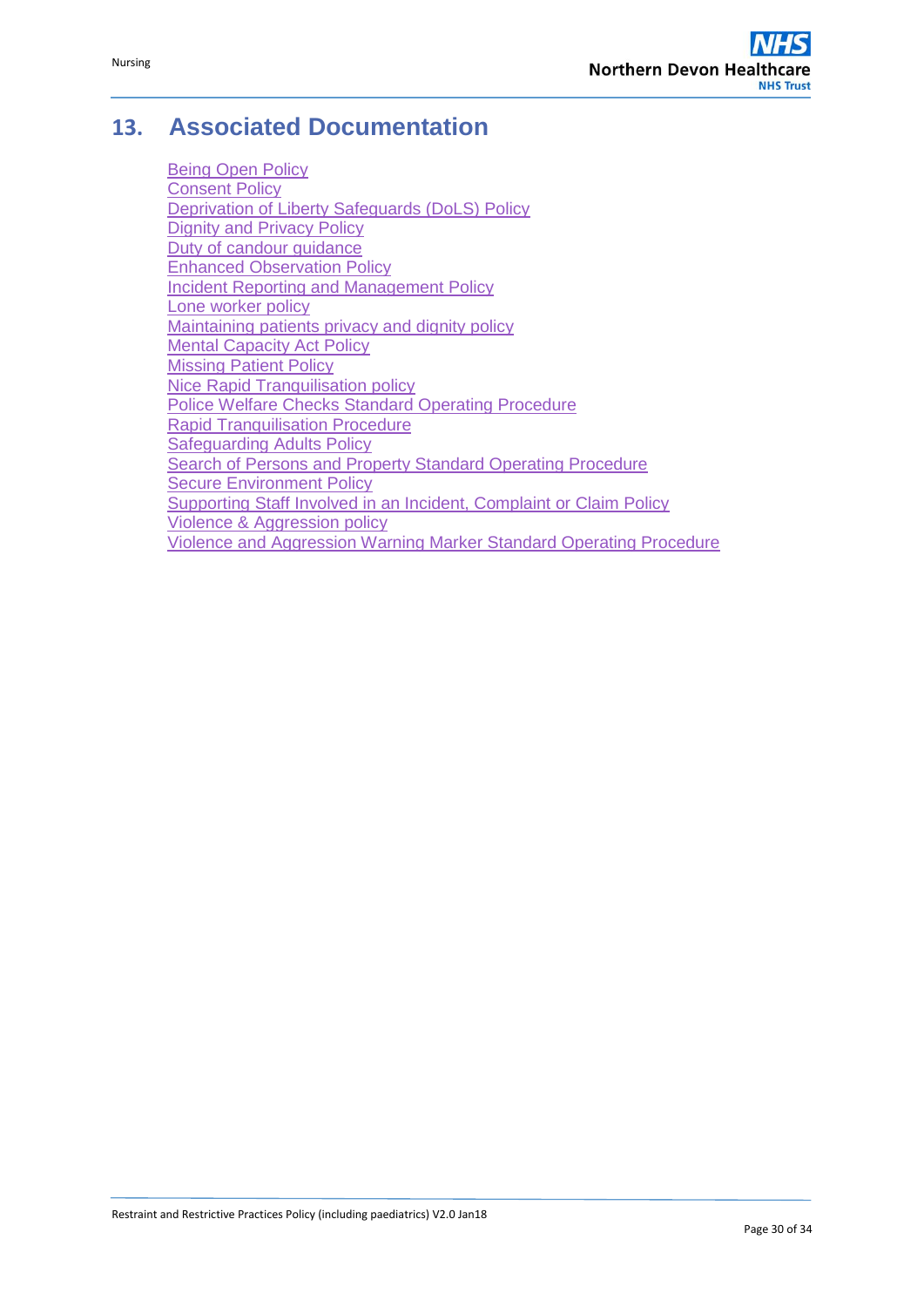# <span id="page-30-0"></span>**APPENDIX 1 – Five Panel principles**

## **TABLE 1**

| <b>Key principle</b>   | What it means                                                                                                                              | What it looks like in practice                                                                                                                                                                                                                                                                                             |
|------------------------|--------------------------------------------------------------------------------------------------------------------------------------------|----------------------------------------------------------------------------------------------------------------------------------------------------------------------------------------------------------------------------------------------------------------------------------------------------------------------------|
| Participation          | Enabling participation<br>of all key people and<br>stakeholders.                                                                           | Consulting with the person, staff and other<br>stakeholders; involving the person, carers and<br>support staff in developing risk assessments and<br>behaviour support plans where possible; using<br>advance statements where appropriate; identifying<br>and reducing barriers to the person exercising their<br>rights. |
| Accountability         | Ensuring clear accountability,<br>identifying who has legal<br>duties and practical<br>responsibility for a human<br>rights based approach | Clearly outlining responsibilities under the Mental<br>Health Act <sup>18</sup> and the Mental Capacity Act <sup>14</sup> (where<br>relevant); ensuring staff are aware of their obligations<br>to respect human rights and are measuring outcomes,<br>including quality of life, against agreed standards.                |
| Non-<br>discriminatory | Avoiding discrimination,<br>paying attention to groups<br>who are vulnerable to rights<br>violations                                       | Using person-centred planning approaches that do<br>not discriminate on the basis of religion or belief,<br>race or culture, gender, sexual preference, disability,<br>mental health; making sure staff are sensitive to<br>culture and diversity and how interventions may<br>affect rights.                              |
| <b>Empowerment</b>     | Empowering staff and<br>people who use services<br>with the knowledge and<br>skills to realise rights                                      | Raising awareness of rights for people who use<br>services, carers and staff through education and<br>use of accessible resources; explaining how human<br>rights are engaged by restrictive interventions;<br>empowering people through appropriate interventions.                                                        |
| Legality               | Complying with relevant<br>legislation including human<br>rights obligations, particularly<br>the Human Rights Act                         | Identifying the human rights implications in both<br>the challenges a person presents and responses<br>to those challenges; considering the principles of<br>fairness, respect, equality, dignity and autonomy <sup>19</sup> .                                                                                             |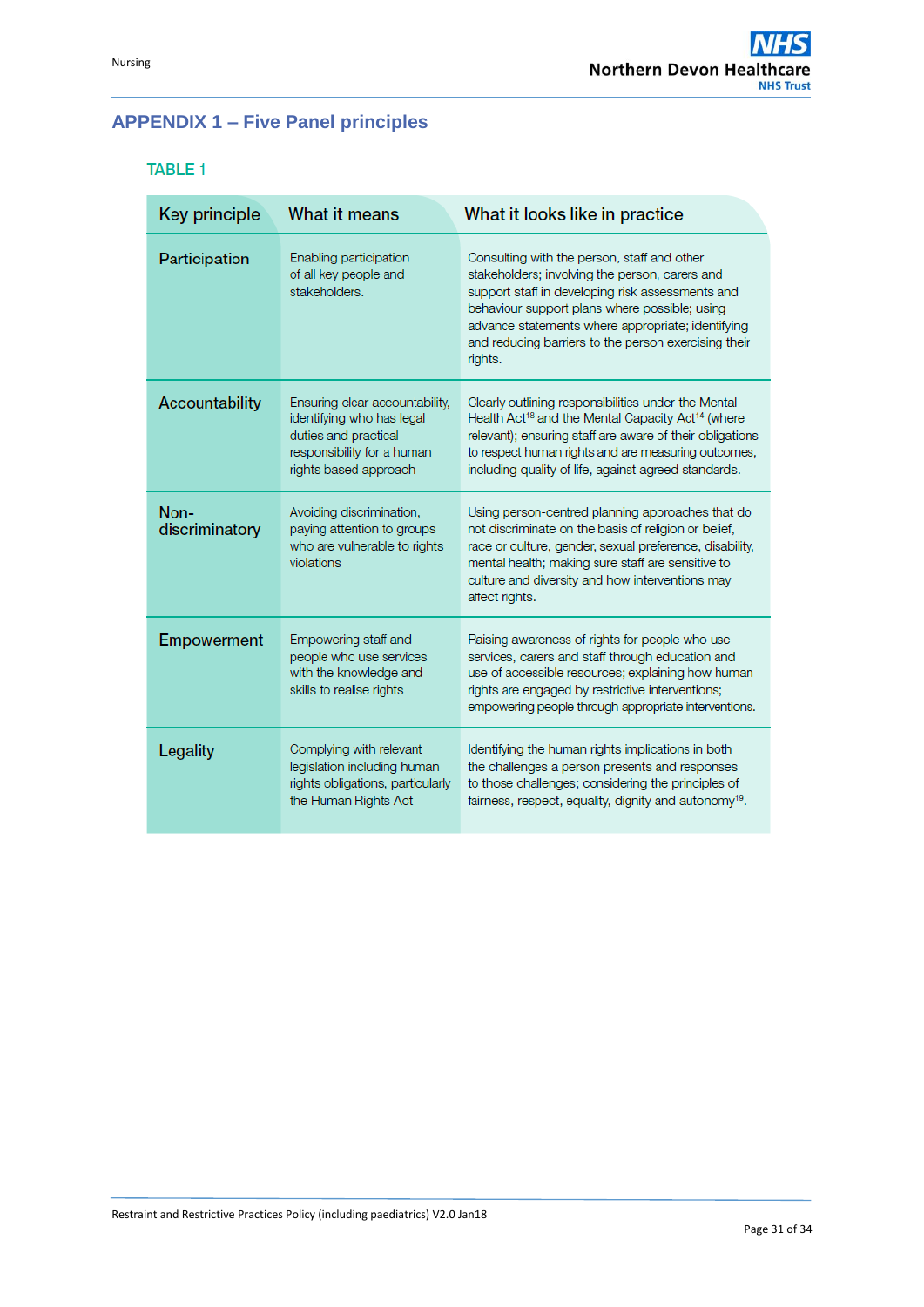## <span id="page-31-0"></span>**APPENDIX 2 – Managing Challenging Behaviour**

## **Managing Challenging Behaviour**

#### **Planned Interventions**

Treating the underlying condition, having good communication and environmental strategies will greatly assist people in managing proactively and hopefully preventing the need for restraint whenever possible.

## **Treat Underlying Condition**

Understanding a patient's behaviour and responding to individual needs should be at the centre of patient care. All patients should be assessed comprehensively in order to establish what sort of therapeutic behaviour management might be of benefit. This will involve identifying the underlying cause of the behaviour (agitation, wandering, absconding etc.) and deciding whether the behaviour needs to be prevented. Although this is not an exhaustive list, possible causes to consider are:

- **•** Hypoxia
- Hypotension
- Pyrexia
- Full bladder or bowel
- Pain or discomfort
- Electrolyte or metabolic imbalance
- **Anxiety or distress**
- Drug dependency or withdrawal
- Alcohol Withdrawal
- **•** Brain insult / injury or cerebral irritation
- Reaction / side effect of medication
- Intoxication (due to alcohol, drug overdose or drugs of abuse)
- Hallucinations, delusions, paranoia and personality issues
- Infection
- Dehydration
- Malnutrition
- Mental illness

If a patient's mental health is an issue, the Mental Health Services can be contacted for advice / support.

#### **Therapeutic Approaches and Management Strategies**

Therapeutic approaches used to reduce confusion and agitation includes a positive environment and good communication skills. Every effort should be made to reduce the negative impact of the environment and poor attitudes or poor communication skills of staff. Examples of environmental factors which can have a negative impact include: extreme staffing shortages impacting on quality of care or levels of supervision, restricted observation in patient areas, high levels of noise or disruption, boredom or lack of stimulation for patients.

Teams should be cautious when considering pharmacological interventions, before all other approaches have been tried.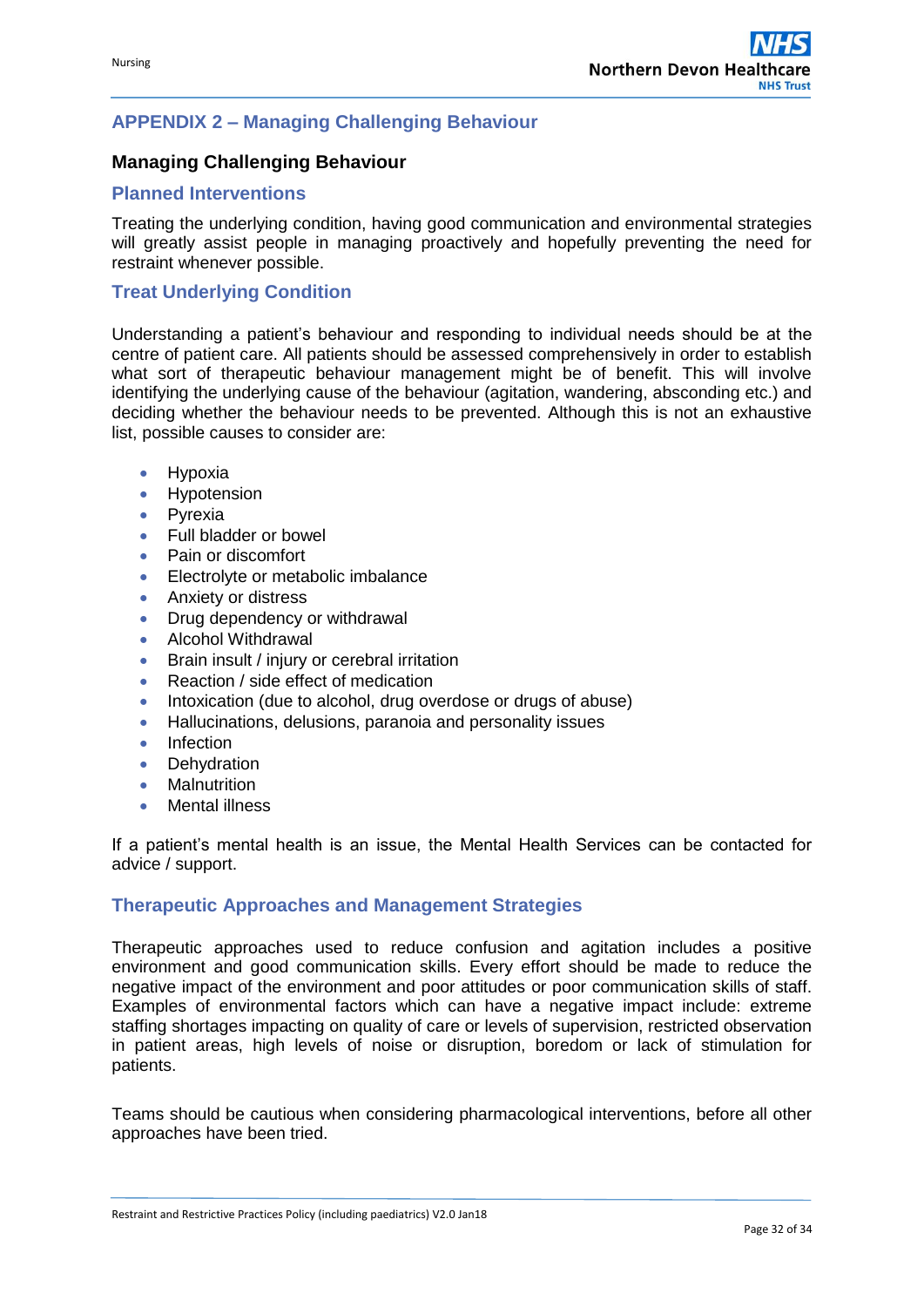## **Environment Strategies**

- Provide a visible clock
- Minimise excessive noise and light
- Maintain a day-night routine
- Maintain a consistent unit temperature
- Facilitate rest periods and also periods of patient activity
- Use diversion therapy provide television/radio
- Use reminiscence with familiar objects from the patient's home e.g.
- pictures, photographs
- Reduce monitoring and lines as far as is practically possible
- Cluster care to avoid repeated disturbances

## **Communication Strategies**

- Engage the patient in meaningful activity ask the patient and/or relatives and carers what the patient likes to do, what they would be doing if they were at home etc.
- Orientate patient to time, person and place
- Reality orientation use of diaries and memory aides
- Communicate clearly and concisely with the patient
- Provide repeated verbal reminders
- Identify and correct any sensory impairments i.e. glasses and hearing aid
- Maintain a patient's dignity
- Use empathetic communication and touch
- Consider use of alternative therapies massage, acupuncture, music therapy
- Involve a patient's family and friends in care
- **Ensure continuity of staff**
- Where the patient has known mental health issues or learning disability issues, refer them to the appropriate health care teams
- **•** Provide communication aids